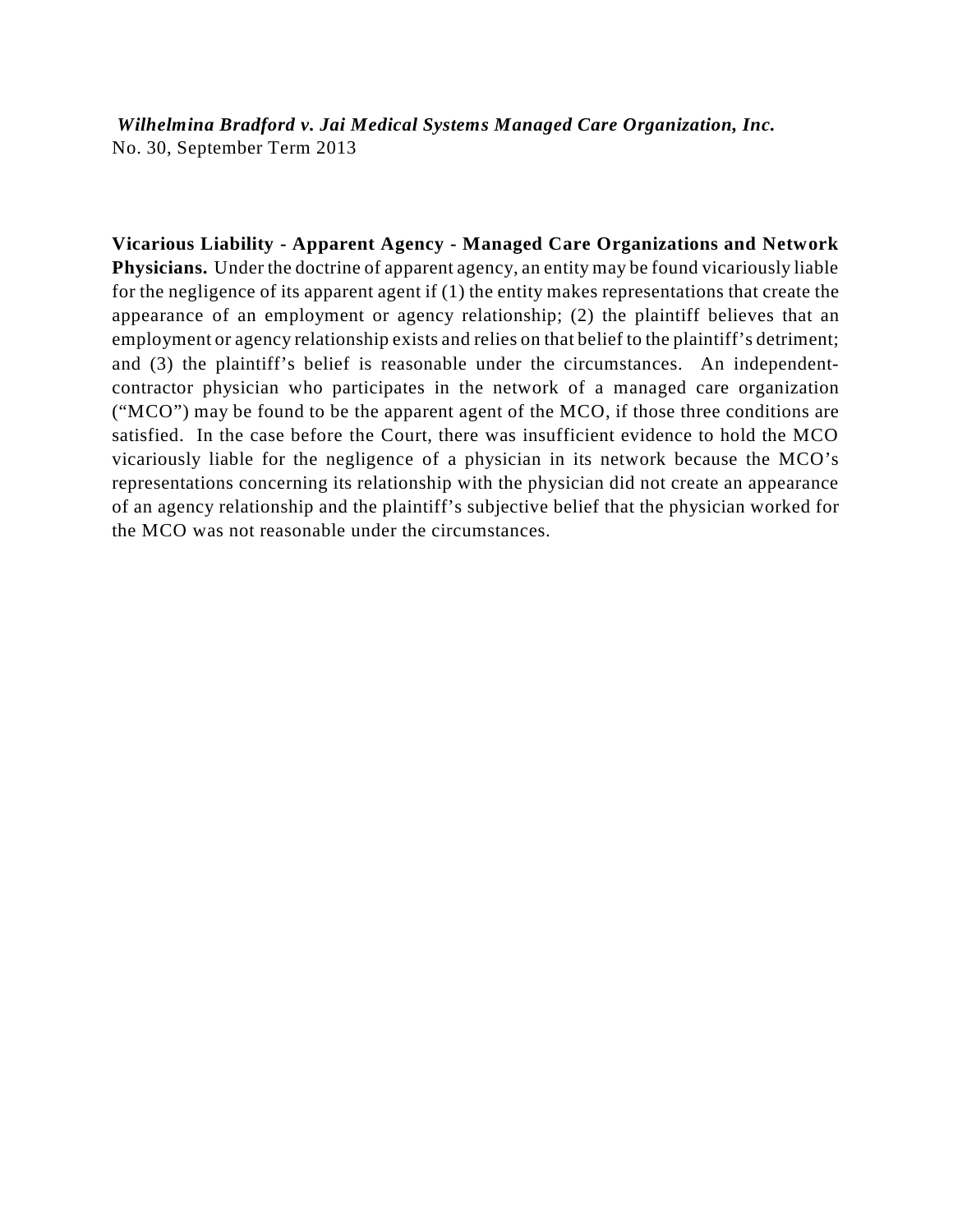Circuit Court for Baltimore City Case No. 24-C-09-003115 Argued: November 4, 2013

# IN THE COURT OF APPEALS OF MARYLAND

No. 30

September Term, 2013

WILHELMINA BRADFORD

v.

JAI MEDICAL SYSTEMS MANAGED CARE ORGANIZATION, INC.

> Barbera, C.J. Harrell Battaglia Greene Adkins McDonald Wilner, Alan M. (Retired, specially assigned),

> > JJ.

Opinion by McDonald, J.

Filed: June 19, 2014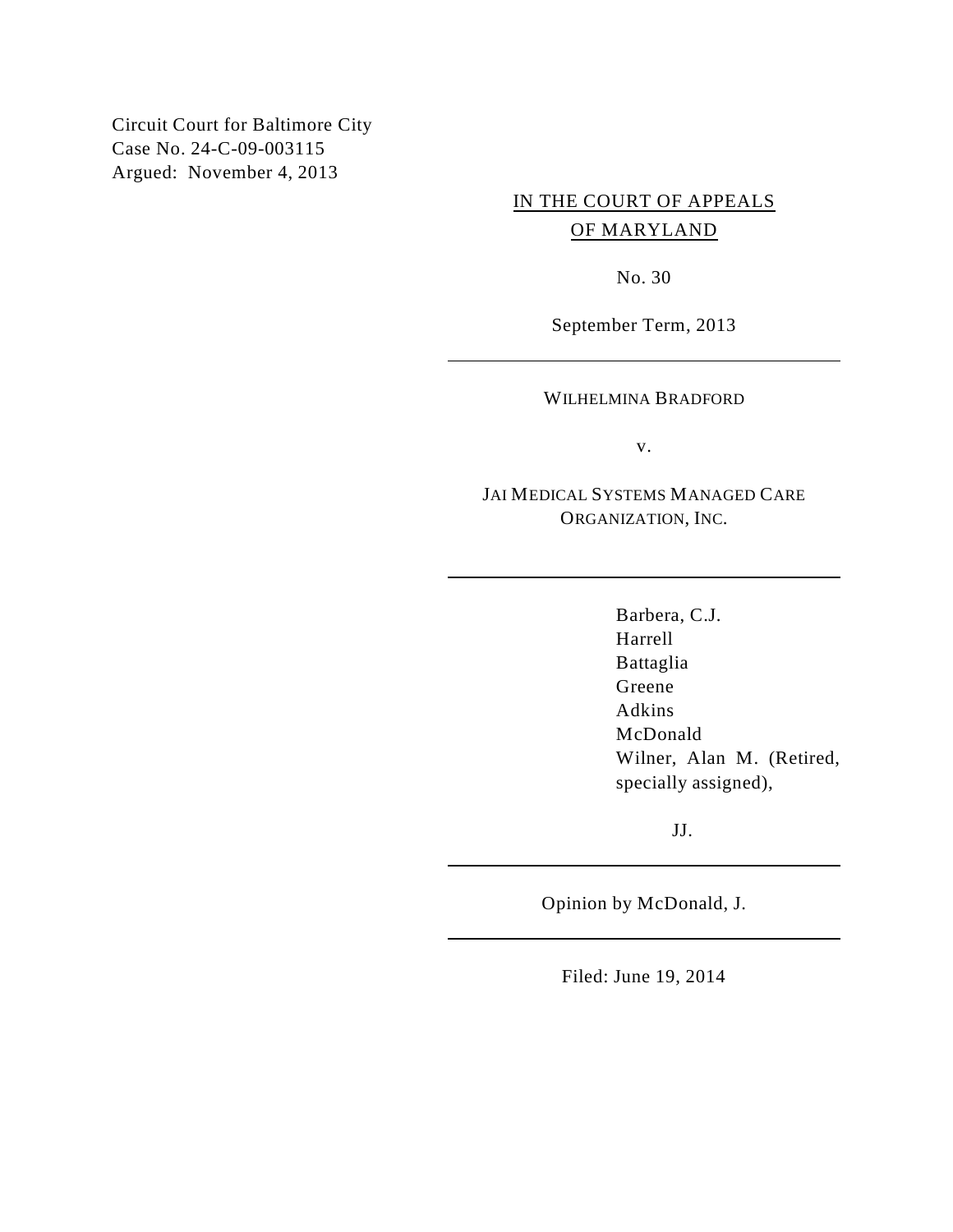The relation of appearance and reality is a fundamental question of western philosophy.<sup>1</sup> This case concerns the legal question of appearance and liability.

There is no dispute as to the reality of this case. Petitioner Wilhelmina Bradford suffered a significant injury to her foot resulting in its partial amputation because of the negligence of Dr. Steven Bennett, a podiatrist whom she had chosen for her treatment. She was able to see Dr. Bennett because he participated as a specialty care provider in the network of Respondent Jai Medical Systems Managed Care Organization, Inc. ("Jai MCO"), an entity that contracts with physicians, hospitals, pharmacies, and other providers to provide health care services to individuals and families enrolled in the State Medicaid program. Dr. Bennett was not an employee or agent of Jai MCO.

Ms. Bradford seeks to hold Jai MCO liable for Dr. Bennett's negligence on a theory of apparent agency – essentially, that Jai MCO created the appearance that Dr. Bennett was its employee and that she reasonably relied on that appearance.

A jury found in Ms. Bradford's favor. The Court of Special Appeals reversed that verdict on the basis that the evidence was insufficient to support it. We have reviewed the record and agree with the intermediate appellate court that, even if Ms. Bradford subjectively believed that Dr. Bennett worked for Jai MCO, that belief was not reasonable under the circumstances.

<sup>&</sup>lt;sup>1</sup> Bertrand Russell, *The Problems of Philosophy*, Chapter 1 (1912).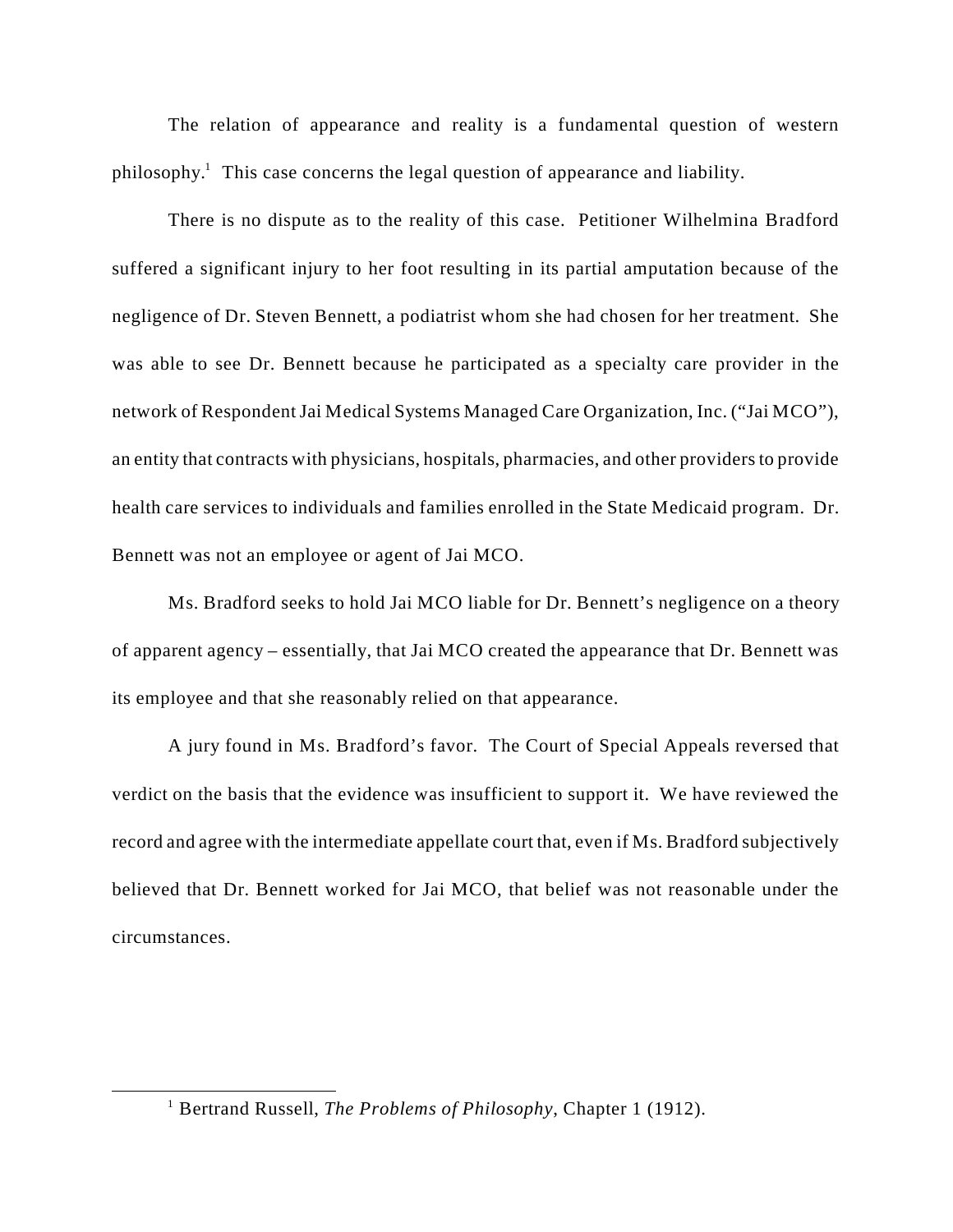#### **Background**

#### *Managed Care Organizations*

Under a traditional "fee-for-service" health insurance plan, a patient pays a periodic premium to the insurance company. The patient obtains services from the health care provider of the patient's choice. The insurance company pays all or part of the provider's fee for those services. Although this model allows a patient the freedom to choose a desired provider, it does not encourage efficient use of the health care system as the cost of services may have little impact on patient demand for them and a provider's compensation depends on the quantity, not necessarily the quality, of those services. <sup>2</sup>

The effort to control escalating health care costs during the 1970s led to the creation of managed care organizations ("MCOs"), a phrase that encompasses a variety of organizations designed to provide health care benefits while containing costs.<sup>3</sup> An MCO's cost containment policies, and the amount of control the MCO exercises over its members' health care decisions, may vary according to the type and structure of the MCO. There are many different types of MCOs, the most common being health maintenance organizations ("HMOs") and preferred provider organizations ("PPOs").<sup>4</sup>

<sup>&</sup>lt;sup>2</sup> A. C. Enthoven, *The History and Principles of Managed Competition*, Health Affairs (Supp. 1993) at 24, 25.

<sup>&</sup>lt;sup>3</sup> P. R. Kongstvedt, Essentials of Managed Health Care 7 ( $6<sup>th</sup>$  ed. 2013).

D. J. Bearden & B. J. Maedgen, *Emerging Theories of Liability in the Managed* <sup>4</sup> *Health Care Industry*, 47 Baylor L. Rev. 285, 288 (1995).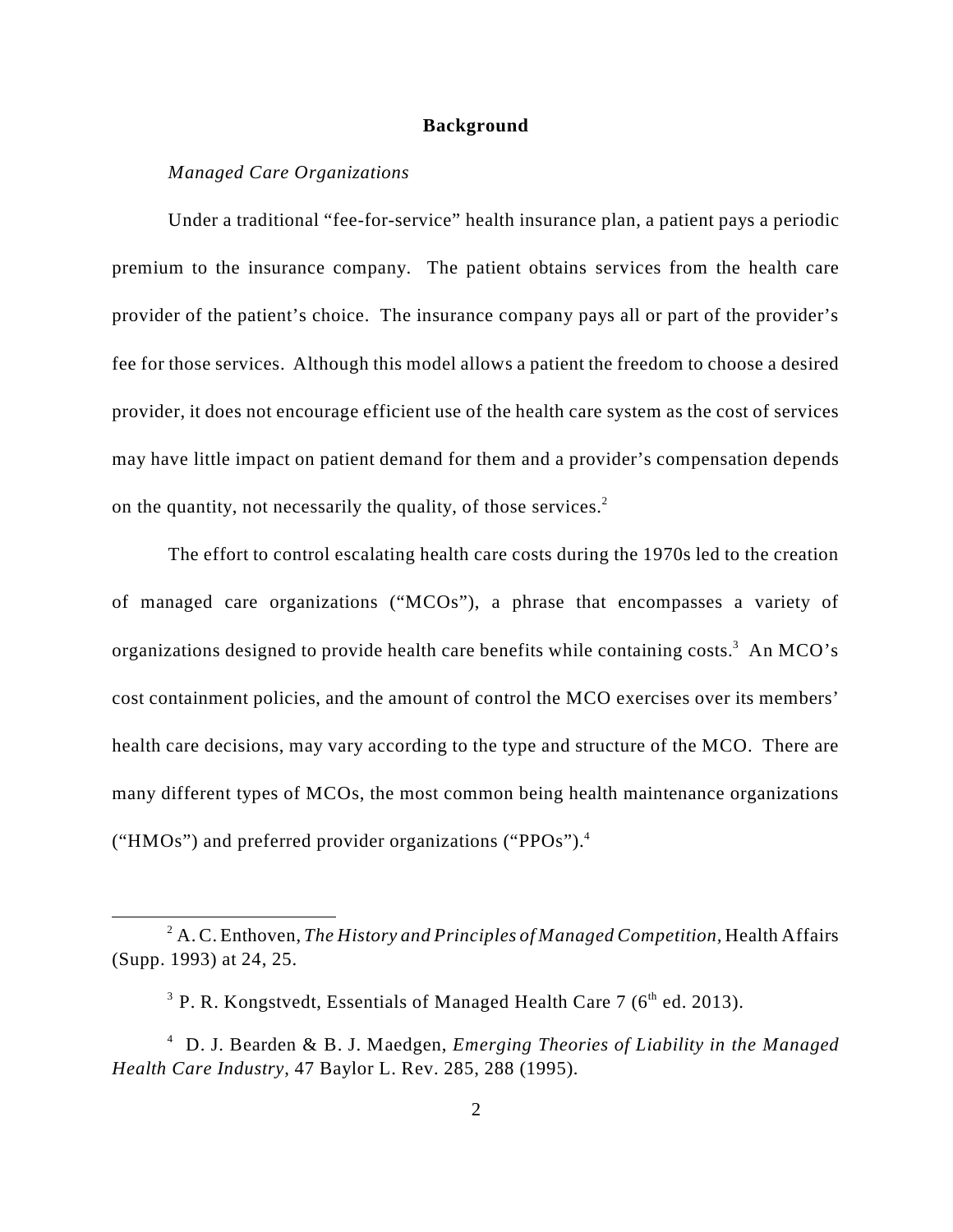An HMO typically contains costs by paying a provider a fixed prepaid amount for each member – sometimes referred to as a "capitation" payment – regardless of the services rendered by the provider. It may restrict members to a defined list of providers – sometimes called a "network" – from which the members may seek care financed by the HMO. It may require members to select a primary care provider from that network for basic care, and require that members obtain a referral from that physician for other services such as hospitalization and consultation with specialists. The HMO's relationship with the physicians who serve its members can take a variety of contractual forms, including direct employment.<sup>5</sup>

(continued...)

 $<sup>5</sup>$  A contemporary treatise categorizes HMOs in four basic models:</sup>

<sup>•</sup> *Independent Practice Association Model* – The HMO contracts with an association of physicians to provide health care services to its members. The HMO does not contract with the association's physicians directly. The HMO pays the association capitation payments and fees for certain services. The physicians are independent private practitioners and not employees of either the HMO or the association.

<sup>•</sup> *Direct Contract Model* – The HMO contracts directly with independent physicians or medical groups to provide physician services to their members. The HMO does the credentialing and pays physicians capitation payments and fees for certain services.

<sup>•</sup> *Group Model* – The HMO contracts with a multi-specialty medical group practice to provide all physician services to its members. The physicians in the group practice are employed by the group practice and not by the HMO. The HMO may pay the group all-inclusive capitation payments or reimburse it on a cost basis.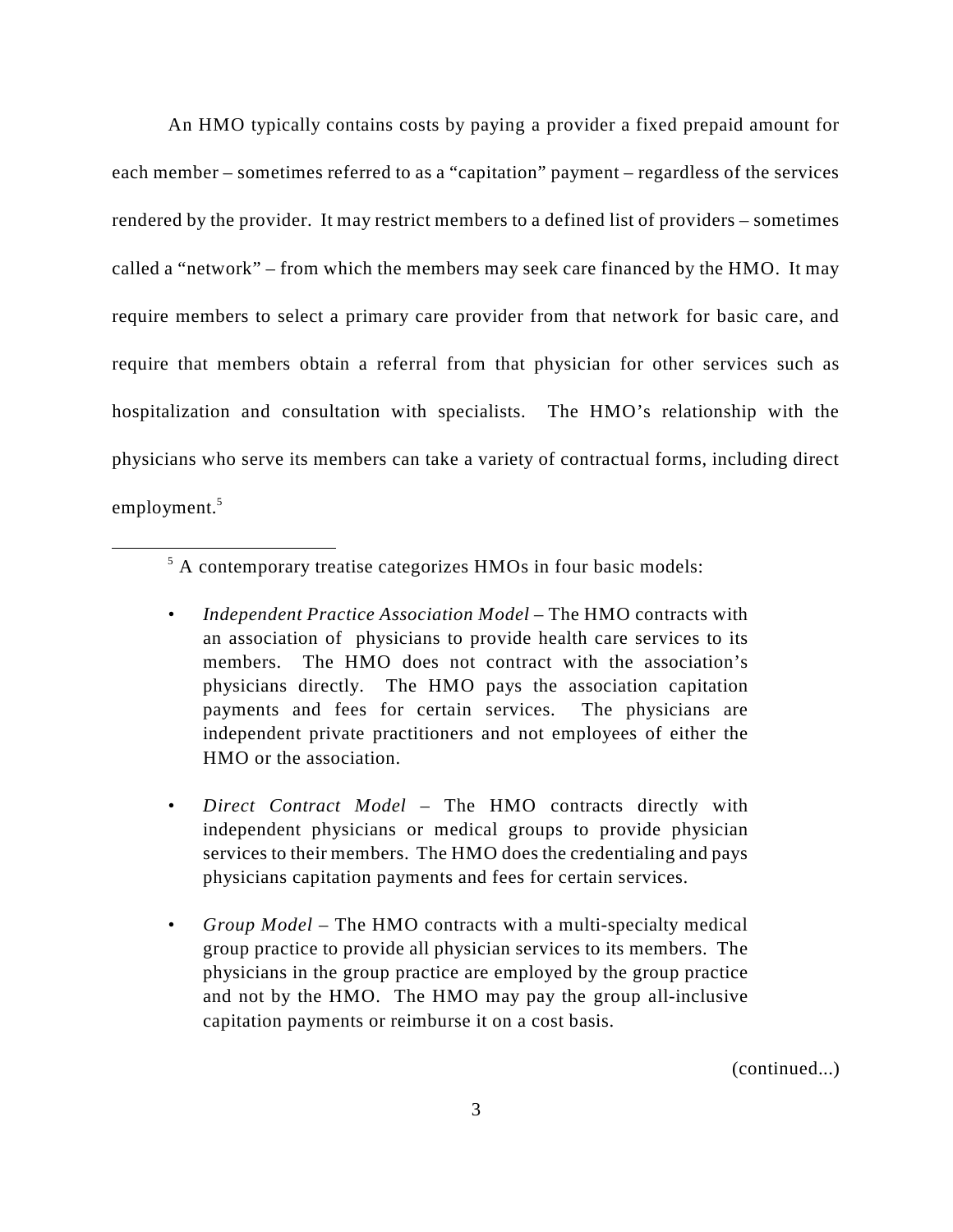A PPO typically contains costs by negotiating lower fees with certain hospitals and physicians in the PPO's network, which are considered "preferred" providers. A member of the PPO pays a smaller fee – known as a co-payment – when the member sees a preferred provider instead of an "out-of-network" provider. Unlike an HMO, the PPO may not require its members to obtain authorization from a primary care physician to access care from other providers. Unlike most HMOs, the PPO may also provide coverage for "out-of network" providers, but charge a higher co-payment or deductible.

There are, of course, other variations. A common theme, however, is that an MCO exerts greater influence over its members' health care decisions – often dictating from whom and how its members receive medical services – than does a traditional fee-for-service health insurance plan.

#### *Jai Medical Systems Managed Care Organization*

Jai MCO is an MCO similar in structure and operation to an HMO. It was formed in 1996 by Hollis Seunarine, M.D., in response to changes in Maryland law that required Medicaid patients be enrolled in MCOs.<sup>6</sup> See Chapter 500, Laws of Maryland 1995; see

## P. R. Kongstvedt, Essentials of Managed Health Care 32-33 (6<sup>th</sup> ed. 2013).

 $6$  The Medicaid law defines an MCO as:

(1) A certified health maintenance organization that is

(continued...)

 $5$  (...continued)

<sup>•</sup> *Staff Model* – The HMO employs the physicians, who are typically paid on a salary basis and who may receive bonuses and other forms of incentives.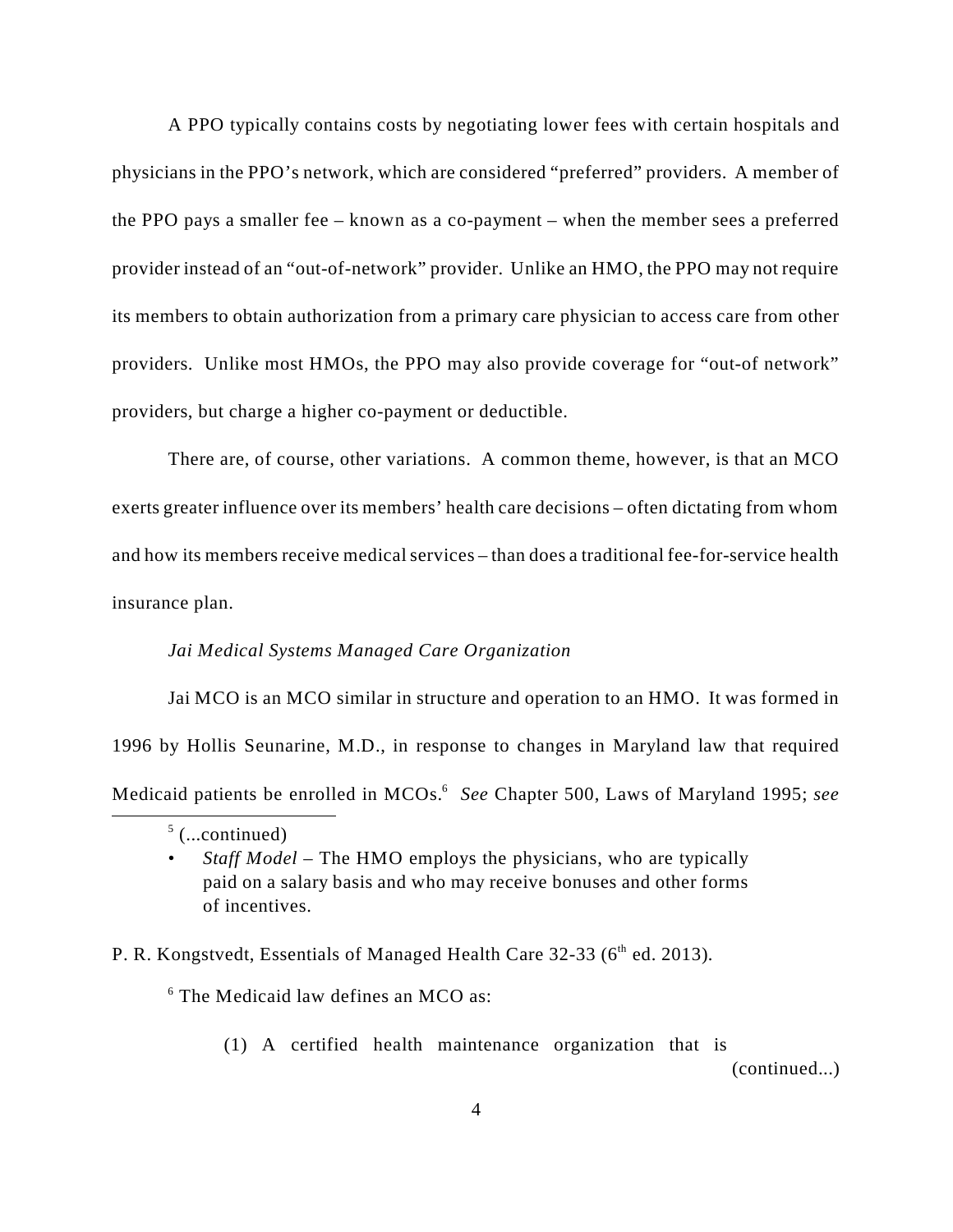*generally Roberts v. Total Health Care, Inc.*, 349 Md. 499, 523-24, 709 A.2d 142 (1998).

Under that program, also known as HealthChoice, Medicaid recipients are enrolled in an MCO through the Maryland Department of Health and Mental Hygiene ("DHMH"). *See* Maryland Code, Health-General Article ("HG"),  $§15-103(b)(16)$ .<sup>7</sup> Jai MCO is offered as one of the MCOs available to Medicaid recipients.

Jai MCO does not employ its own health care providers; rather, it enters into contracts with physician groups, pharmacies, hospitals, and others to participate in its network and to provide health care services to its members. The health care providers that participate in its network are not precluded from belonging to other networks. Under Jai MCO's plan, a member selects a primary care provider – a physician who attends to most of the member's

 $6$  (...continued)

authorized to receive medical assistance prepaid capitation payments; or

(2) A corporation that:

(i) Is a managed care system that is authorized to receive medical assistance prepaid capitation payments;

(ii) Enrolls only program recipients or individuals or families served under the Maryland Children's Health Program; and

(iii) Is subject to the [surplus and other financial requirements of the Medicaid law].

HG §15-101(e).

 $\frac{7}{7}$  State law establishes the Medicaid program in accordance with federal law and regulates the services provided to program recipients by MCOs. The State Medicaid program is codified at HG §15-101 *et seq.*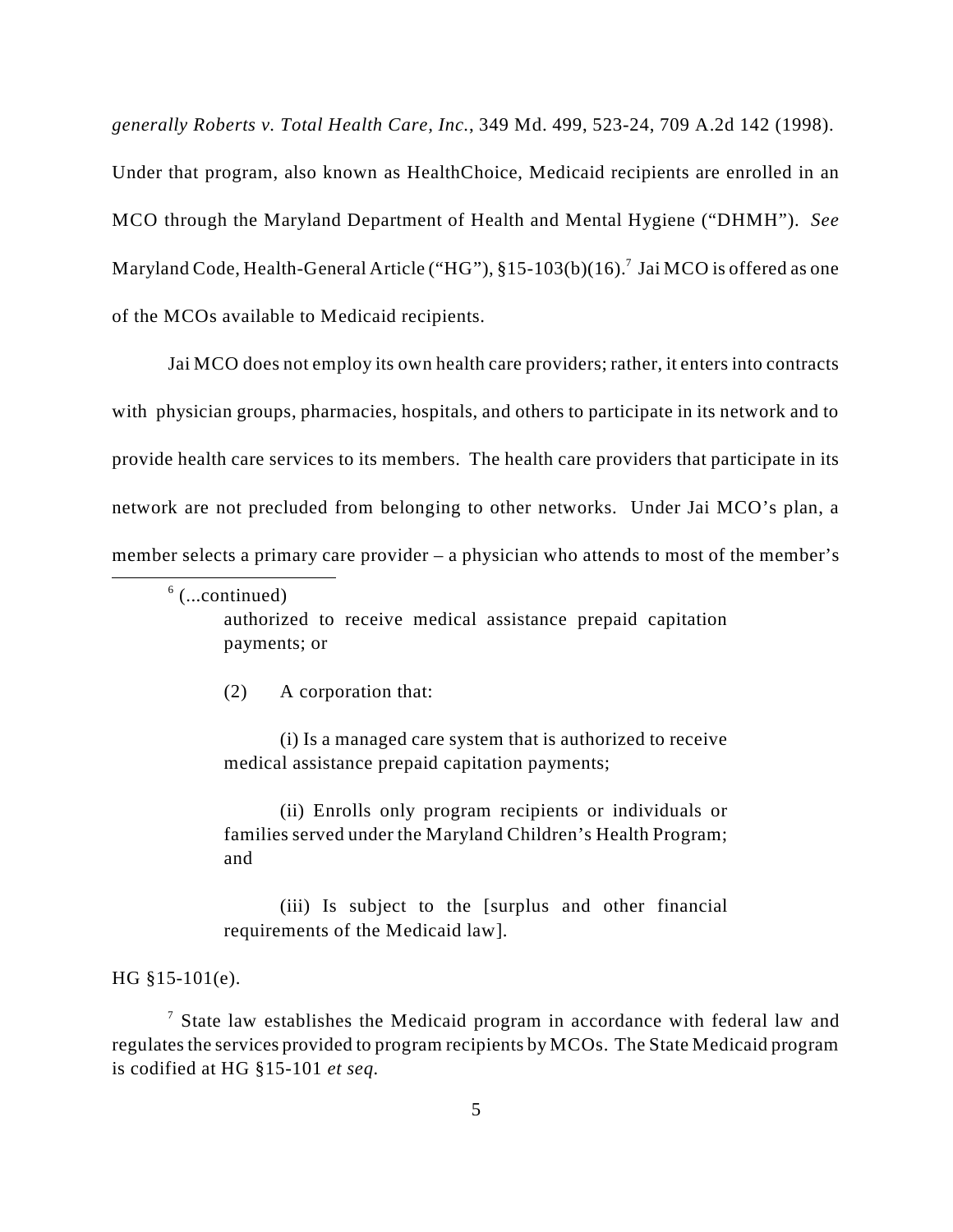health care needs – from Jai MCO's network. If the member needs specialty care, the member accesses those services by obtaining a referral from the primary care provider to one of the more than 3,000 specialists in the Baltimore metropolitan area who participate in Jai MCO's network. The network also includes various hospitals, pharmacies, and medical laboratories. Jai MCO operates under the name "Jai Medical Systems."<sup>8</sup>

Among the physicians who participate in Jai MCO's network are those employed by a professional association that was also created by Dr. Seunarine and that is formally known as Hollis Seunarine, M.D., P.A. ("Seunarine P.A."). Seunarine P.A. employs primary care physicians, internists, and pediatricians who work at its four medical centers in Baltimore City. Three of those centers are named "Jai Medical Center" and one of them is called the "Eutaw Medical Center."

Dr. Seunarine named both the MCO and the professional association's medical centers after his son, Jai Seunarine, who works for both entities. Jai MCO's administrative offices are located in the professional association's Jai Medical Center on York Road in Baltimore City. The management and administrative staff of Jai MCO and Seunarine P.A. also overlap. For example, Dr. Seunarine is both the executive medical director of Jai MCO and is a primary care provider employed by Seunarine P.A. with an office address listed at one of the Jai Medical Centers. His son, Jai Seunarine, is the chief executive officer of Jai MCO and

 $\delta$  Jai MCO was initially organized under the name "Jai Medical Systems, Inc." The corporation changed its name to "Jai Medical Systems Managed Care Organization, Inc.," but it is still commonly referred to and advertised under the name "Jai Medical Systems."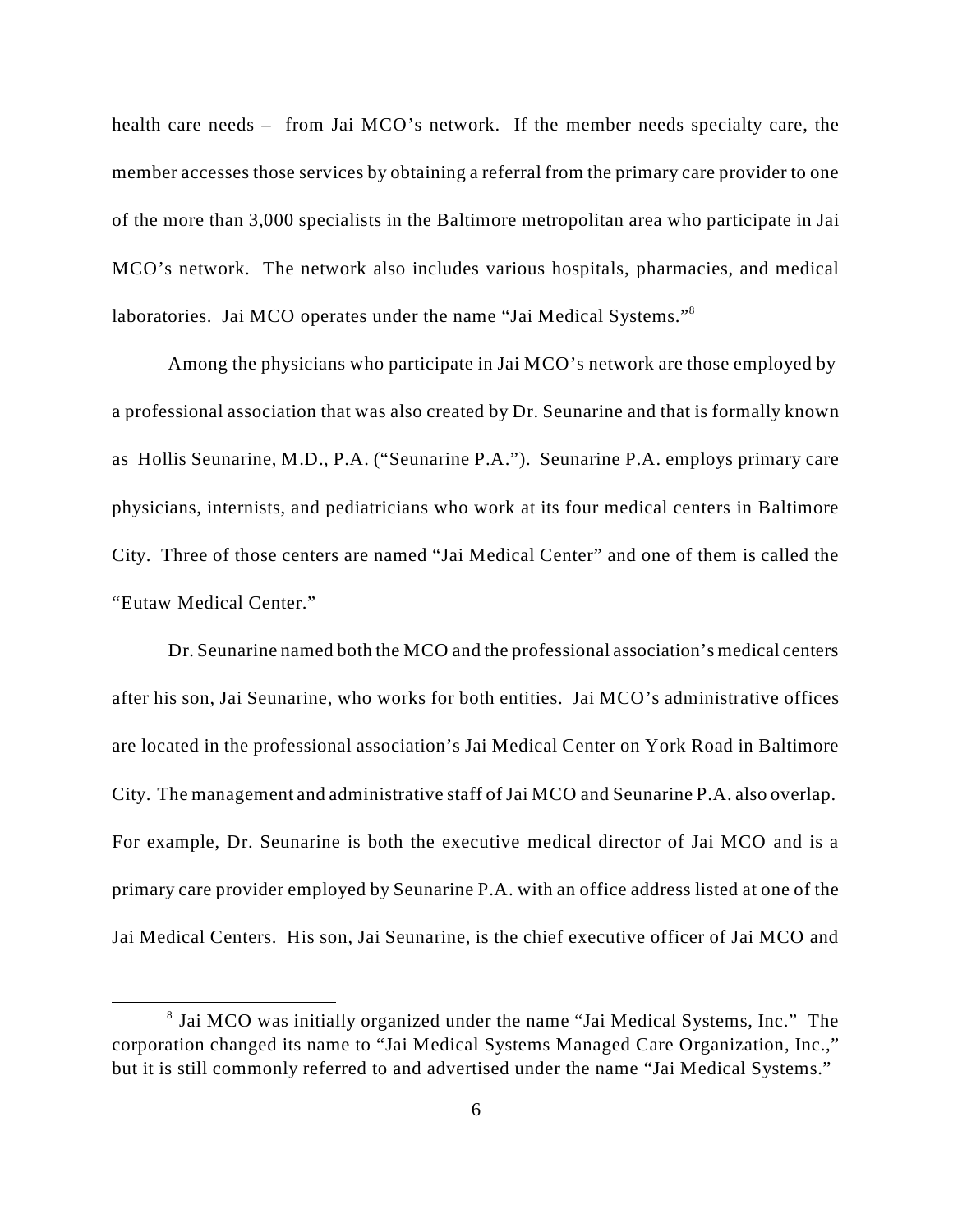the administrator of Seunarine P.A. Thus, although they are separate legal entities, Jai MCO and Seunarine P.A. are closely related and operate under very similar names.

#### *Ms. Bradford Joins Jai MCO*

At the time of the events in 2008 that led to this litigation, Ms. Bradford was a 54 year-old widow with an eighth-grade education and the mother of two adult children. Eligible for benefits under the State Medicaid program, she had been a member of Jai MCO since 1997. As a member, she received various materials, including a member handbook and a provider directory that lists providers in the Jai MCO network, including approximately 4,000 primary care providers, specialists, hospitals, and pharmacies. According to Ms. Bradford, she reviewed the member handbook and the provider directory when she first enrolled in Jai MCO in 1997, and received an updated provider directory periodically.<sup>9</sup> According to Ms. Bradford, when she was enrolled in Jai MCO, she was told that she "cannot go where [the Jai MCO] card will not be accepted."

The member handbook is based on a template developed by DHMH that incorporates information that the MCO is required by regulation to provide to its members. *See* COMAR 10.09.66.02. Among other things, the member handbook sets forth general information such as member rights and responsibilities, provides a notice of the MCO's privacy practices concerning disclosure of medical information, lists the basic benefits provided to members

 $\degree$  A copy of the member handbook for 2007-08 and of the provider directory for 2009-10 appear in the record in this case. Neither party appears to assert that there were any material differences in the member handbook and provider directory available to Ms. Bradford when she joined Jai MCO or at the time of the treatment that resulted in this case.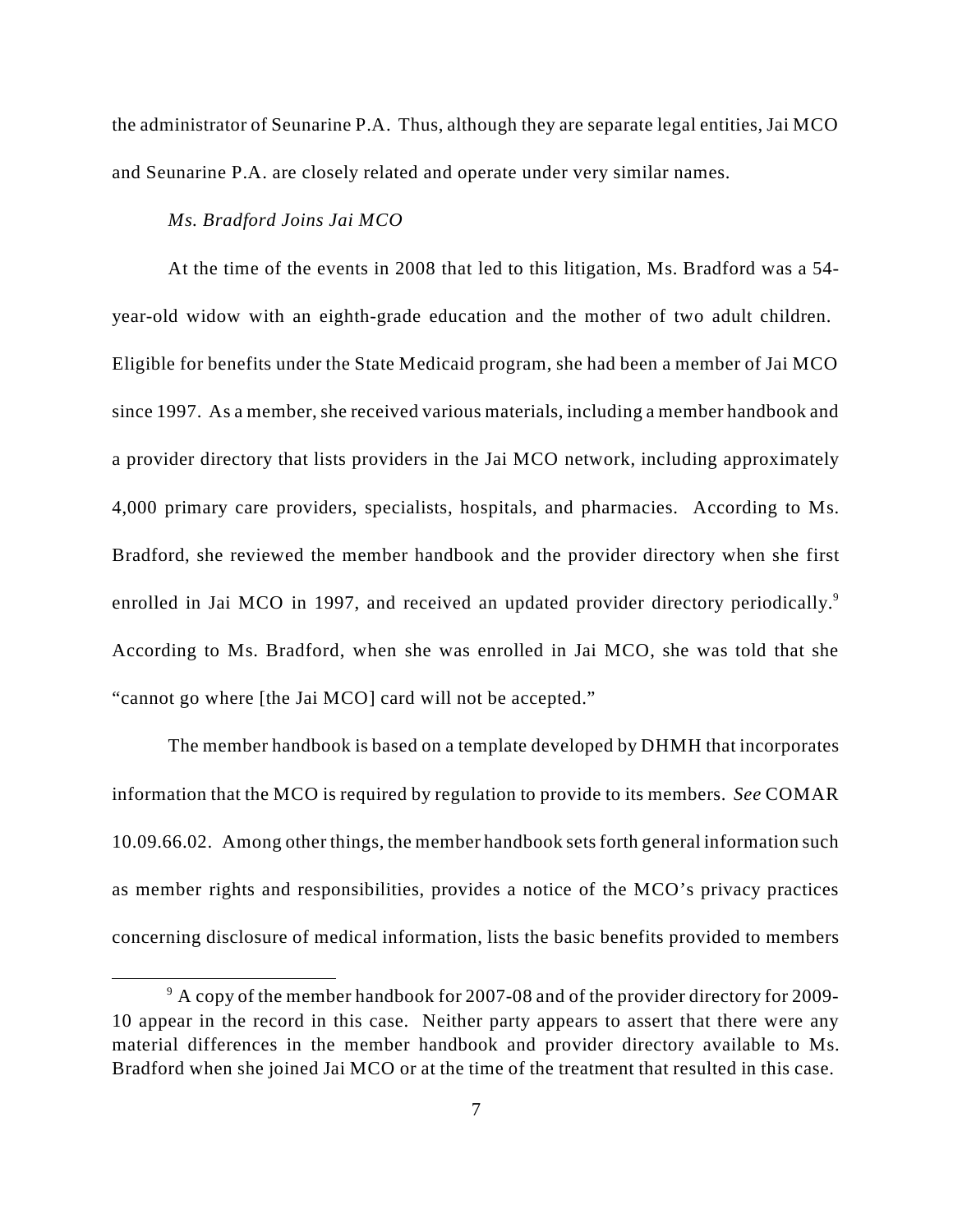enrolled through the Medicaid program, identifies other services available through the State of Maryland, and lists services not offered by either Jai MCO or the State (*e.g.,* cosmetic surgery, non-prescription drugs).<sup>10</sup> A chapter on providers describes generally primary care providers, specialty care providers, hospital providers, and pharmacy providers, and explains how a member may access services from those providers.<sup>11</sup> The handbook also details how

 $10$  For example, the "Welcome" page states:

Your health care is very important to us. As a member of Jai Medical Systems, you will receive quality preventative care, which means you will get regular screenings and check-ups to try to prevent unnecessary illnesses. Your care will be managed and arranged by your own Primary Care Provider, whose goal is to help you stay healthy ....

 $11$  With respect to primary care providers, the handbook states:

#### **Your Primary Care Provider**

As a member of Jai Medical Systems, you will choose your **primary care provider (PCP).** If you do not choose a PCP, we will choose one for you. Your PCP will manage your health care and either provide or arrange for all of the care that you need. When you need specialty care, except for self-referral services, your PCP will provide you with the necessary referral to see a specialist. You and your PCP will work together as a team. Please get to know your PCP and make him/her aware of any health care problems or concerns that you have. This way, your PCP will get to know your complete medical history ….

A passage concerning specialists and services provided outside the Jai MCO network states:

#### **What are Self-Referral Services?**

You will go to your PCP for most of your health care, or your PCP will send you to a specialist who belongs to Jai Medical

(continued...)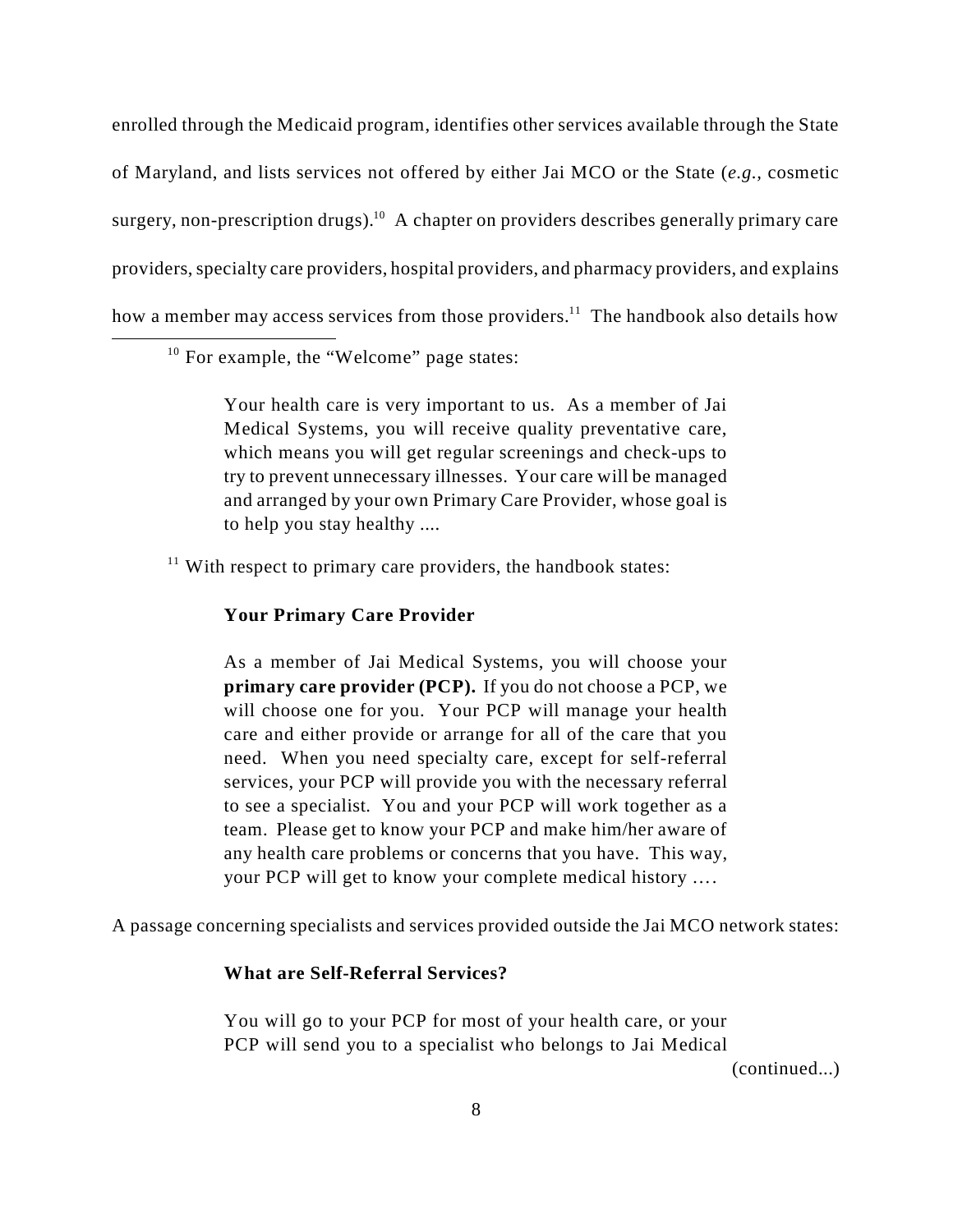a member may file a complaint with Jai MCO or the State and how to transfer to another MCO.

The provider directory contains four pages listing approximately 80 primary care providers. Some, but not all, of the primary care providers worked out of Jai Medical Centers. The only "primary care centers" listed in the directory are the four operated by Seunarine P.A.<sup>12</sup> The following pages of the provider directory listed almost 4,000 specialty care providers and other "businesses and services" within the Jai MCO network, including most Baltimore area hospitals. None of the specialty care providers included in the directory was listed as practicing at a Jai Medical Center. For example, a large proportion of the specialty providers included in the directory were listed as practicing at Johns Hopkins Hospital. The directory also listed providers of related services that also participated in the Jai MCO network including, for example, Giant, Rite Aid, and Walmart pharmacies, among many others.

Among the 38 specialists in podiatry listed in the Jai MCO network was Dr. Steven Bennett, who began participating in the Jai MCO network in February 2006. The directory

Systems. For some types of services, you can choose a health care provider who is not part of Jai Medical Systems, and Jai Medical Systems will still pay for the service. These are called "self-referral services." Jai Medical Systems will also pay for any related lab work and medicine received at the same site that you receive the self-referral visit ....

 $^{12}$  Even though Jai MCO has contracted with health care providers that practice at a wide range of hospitals and medical centers, the Jai MCO provider directory lists only the medical centers owned by Seunarine, P.A. as "Primary Care Medical Centers."

 $11$  (...continued)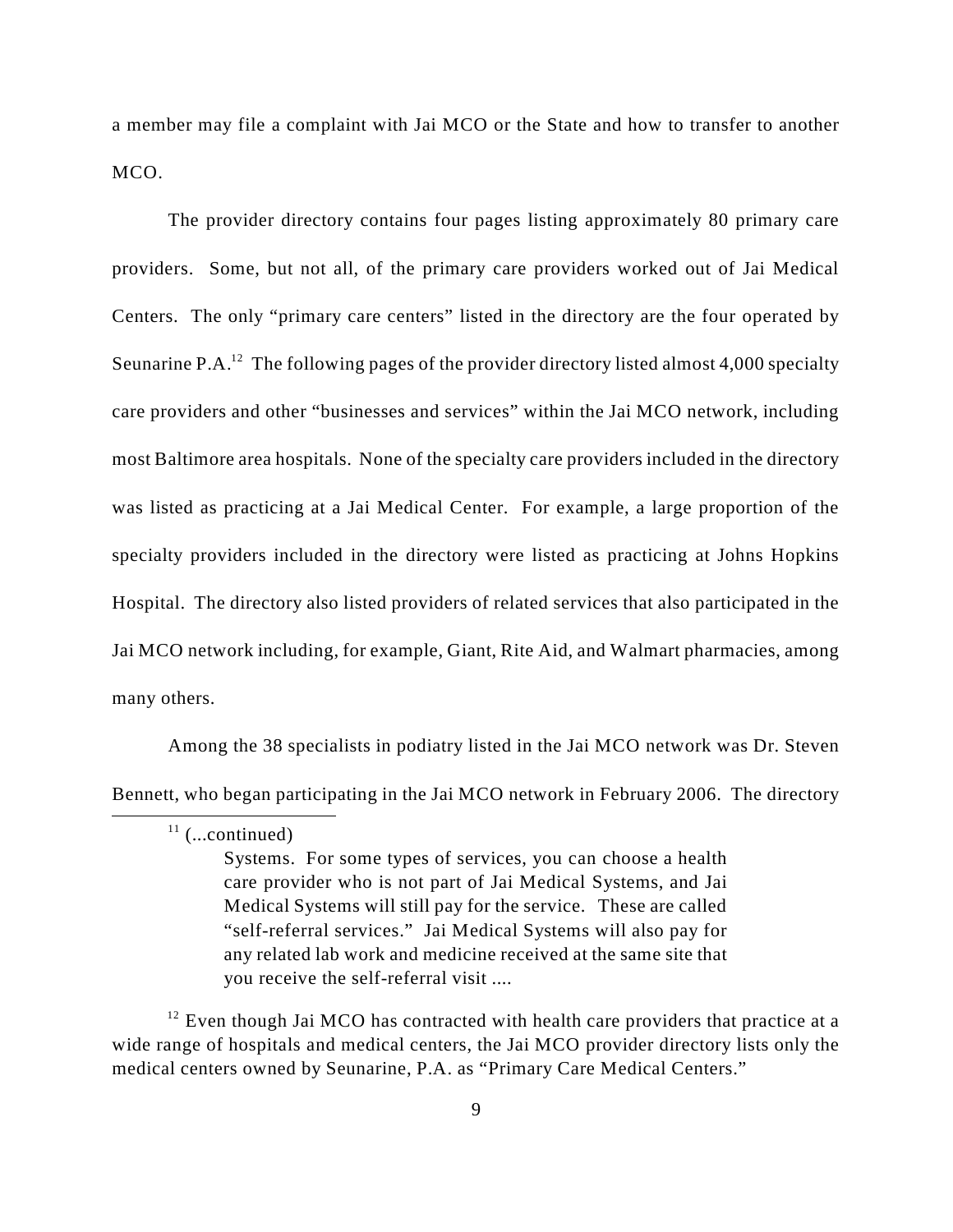listed an address for him on Pennsylvania Avenue in Baltimore City, where he operated a private office called Penn North Foot Care.<sup>13</sup> Like other physicians who participate in the Jai MCO network, Dr. Bennett signed a standard form contract with Jai MCO. That contract specified that "[n]one of the provisions of this Agreement is intended to create ... any relationship between [Jai MCO] and [Dr. Bennett] other than that of independent entities contracting with each other .... Neither party, nor any of their respective employees, shall be construed to be the agent, employer, employee, partner, co-venturer, or representative of the other." Dr. Bennett participated in at least one other MCO, according to a sign in his office.

In accordance with the design of a managed care organization, Ms. Bradford was assigned to a primary care provider in the Jai MCO network. For more than a decade, her primary care provider was Dr. Peter Chiang. Dr. Chiang was employed by Seunarine P.A. and saw Ms. Bradford at the Eutaw Medical Center.

#### *Ms. Bradford Seeks Treatment for a Painful Bunion*

In 2008, Ms. Bradford began to experience foot pain as a result of a bunion on her right foot. On July 7, 2008, she went to the Eutaw Medical Center to get a referral from Dr. Chiang for a podiatrist. During the appointment, Ms. Bradford requested a referral specifically for Dr. Bennett. Apparently, the planned appointment did not occur and she later asked for and obtained a second referral for Dr. Bennett, this time from Dr. Kevin Carr, another primary care provider at the Eutaw Medical Center.

 $13$  Dr. Bennett did not work for Seunarine P.A.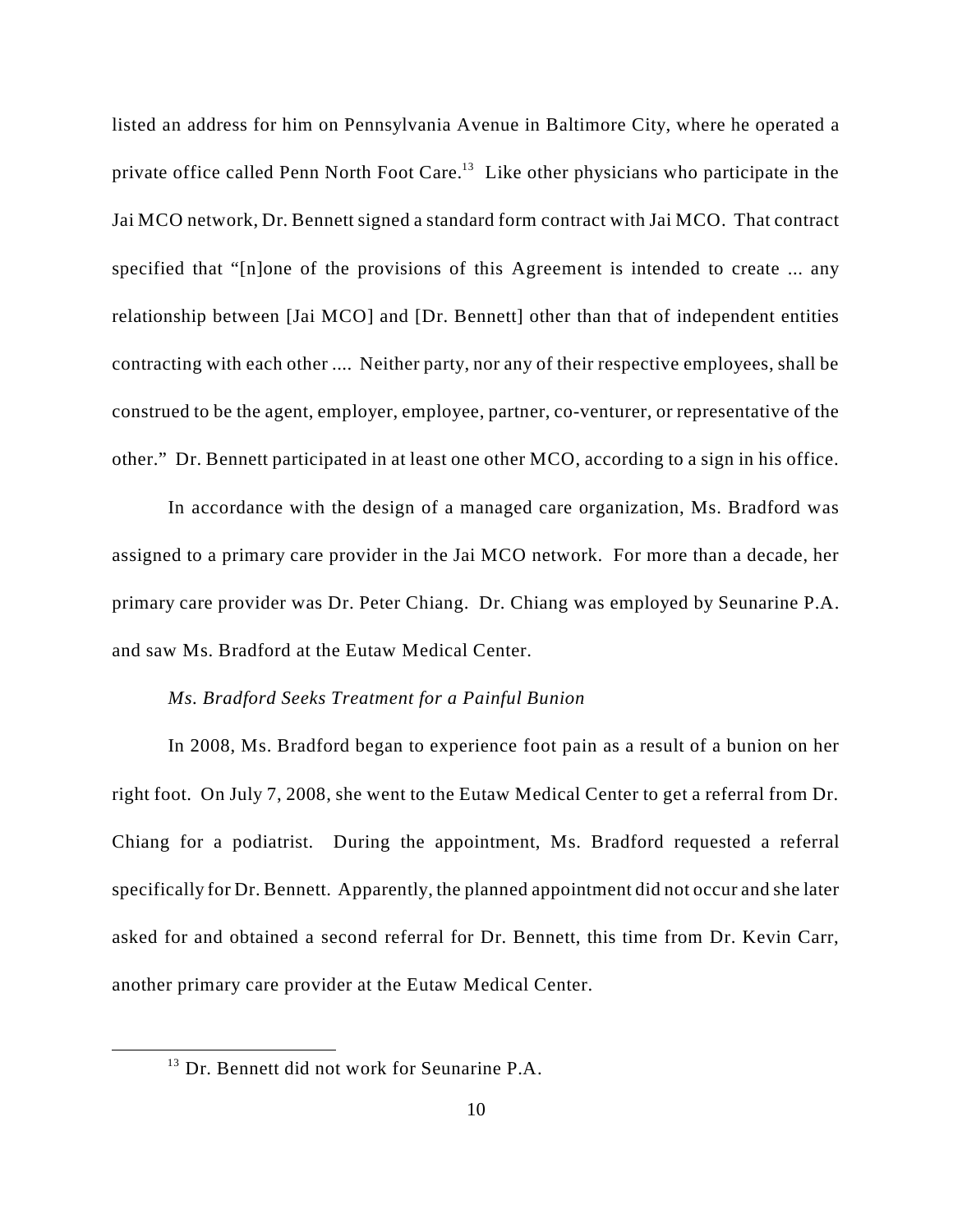Neither of the physicians who complied with her request for a referral to Dr. Bennett told her that Dr. Bennett was Jai MCO's employee; her primary care physician, Dr. Chiang, simply informed her that "[Dr. Bennett] takes Jai Medical Assistance." According to Ms. Bradford, she nonetheless believed that Dr. Bennett worked for Jai MCO because she had previously seen him at the Eutaw Medical Center, although she admitted that there were no signs regarding Dr. Bennett at that location.<sup>14</sup> All of Ms. Bradford's visits to Dr. Bennett were at his private clinic on Pennsylvania Avenue.

Ms. Bradford first met Dr. Bennett on July 17, 2008, at his private office. Dr. Bennett examined her foot and recommended surgery to remove the bunion. On July 30, 2008, Dr. Bennett performed the operation at Bon Secours Hospital. Ms. Bradford was discharged from the hospital on the same day.

On August 5, 2008, Ms. Bradford returned to Dr. Bennett's office for her first followup visit. During the visit, Dr. Bennett conducted a cursory examination of her foot, partially unwrapping the bandage, and instructed her to come back for another follow-up visit. On August 12, 2008, during Ms. Bradford's next visit to Dr. Bennett's office, a nurse unwrapped the bandage on Ms. Bradford's foot and discovered that Ms. Bradford had developed gangrene.

 $14$  Her primary care physician, Dr. Chiang, who worked at the Eutaw Medical Center and had given Ms. Bradford a referral for Dr. Bennett, testified that he had never seen Dr. Bennett at that location. Jai MCO conceded that Dr. Bennett had been provided free office space at one of its other medical centers as an accommodation to patients with limited mobility.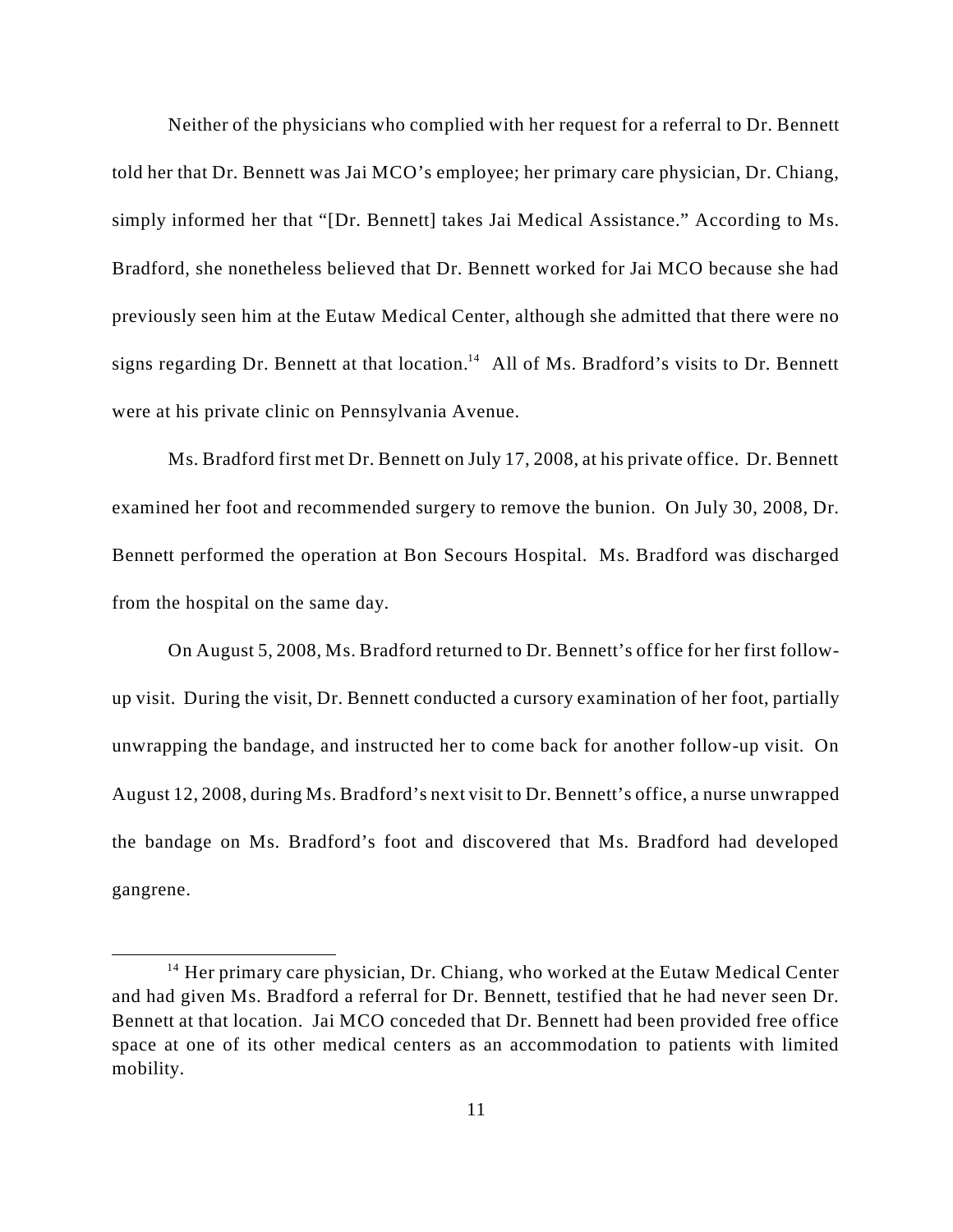Dr. Bennett sent Ms. Bradford to Bon Secours Hospital, where she remained for three days while she underwent various tests. Ms. Bradford was then transported to Mercy Medical Center, where doctors amputated a portion of her foot and performed a bypass on her right leg. She was discharged on August 26, 2008. Ms. Bradford must now live with permanent injuries – a partially amputated foot and a scar that runs from her right thigh to her ankle as a result of the bypass.

## *The Lawsuit*

On May 8, 2009, Ms. Bradford filed this action in the Circuit Court for Baltimore City against Dr. Bennett and Bon Secours Hospital.<sup>15</sup> Ms. Bradford's complaint alleged, among other things, that Dr. Bennett's negligent operation on her right foot and his failure to perform timely and adequate post-operation physical examinations led to her injuries and resulting damages.<sup>16</sup> The complaint also alleged that the defendants failed to obtain her informed consent to operate by failing to inform Ms. Bradford that she suffered from a circulatory condition that obstructs blood flow to the legs and that would likely place her at

<sup>&</sup>lt;sup>15</sup> Ms. Bradford named two Bon Secours entities in her complaint. During the trial, the trial judge dismissed Bon Secours Baltimore Health Corporation after the parties stipulated that Bon Secours Hospital of Baltimore, Inc. was the appropriate defendant in the case.

 $16$  According to Ms. Bradford's complaint, Dr. Bennett was negligent in failing to perform an adequate pre-surgical examination, which would have disclosed that she suffers from a circulatory problem that exacerbated the risks from surgery, especially in conjunction with the pneumatic ankle tourniquet that Dr. Bennett used. The complaint also alleged that the duration of the use of the tourniquet during the operation was contrary to accepted medical practice.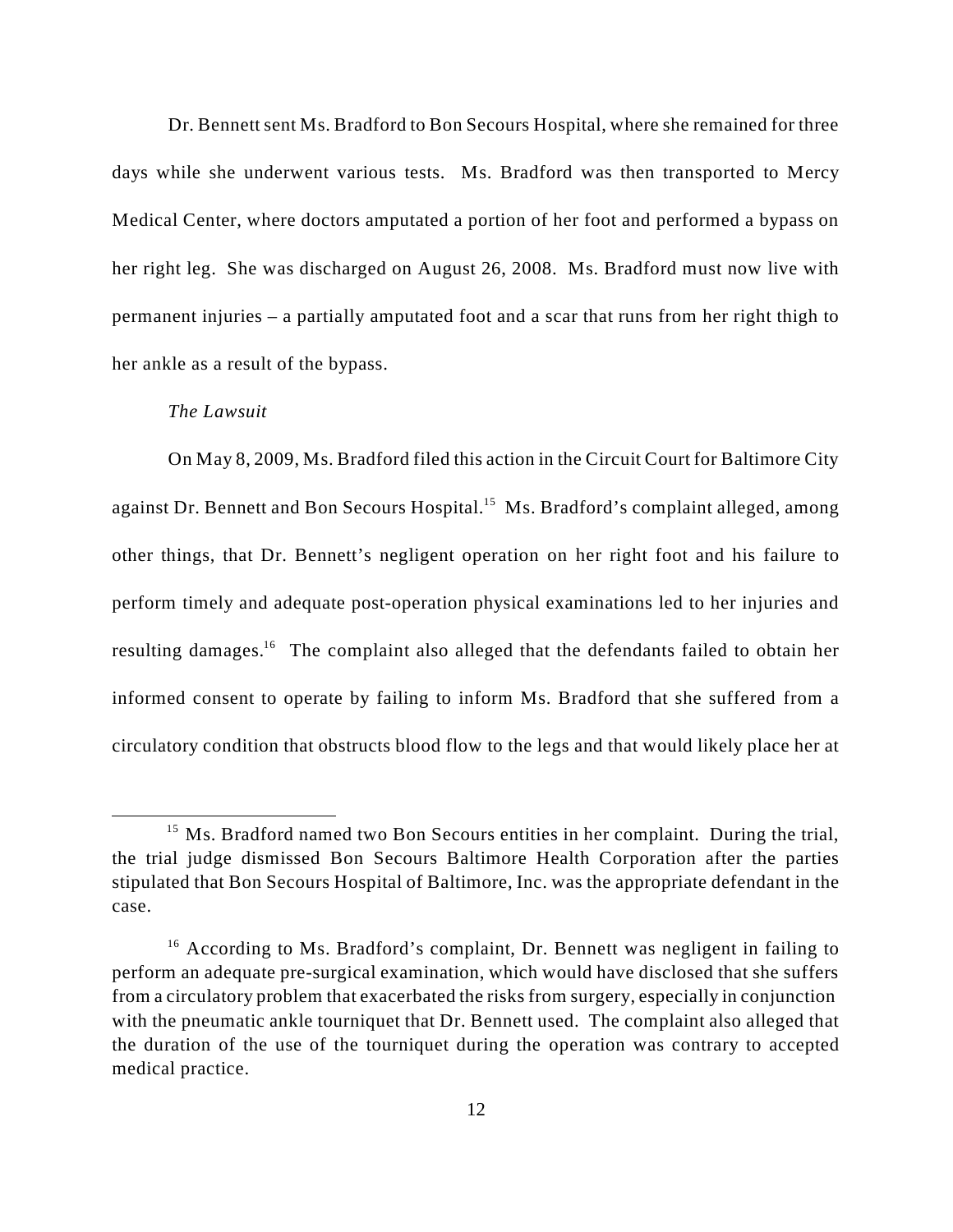material risk of significant injury from the operation. Ms. Bradford subsequently amended her complaint to add Jai  $MCO^{17}$  and Seunarine P.A. as defendants.

Dr. Bennett failed to respond to Ms. Bradford's complaint. The Circuit Court entered an order of default against Dr. Bennett on July 15, 2010, and a default judgment on November 10, 2010. Assessment of damages was to be determined at trial.

The remaining defendants each filed motions for summary judgment prior to trial. Jai MCO's motion asserted that it was a health insurer that did not employ Dr. Bennett – or any physicians. The Circuit Court denied the summary judgment motions and the case proceeded to trial.

#### *The Trial*

The trial took place from February 22 to February 24, 2011. At the close of Ms. Bradford's evidence, the defendants moved for judgment, incorporating arguments made in their motions for summary judgment. The trial judge reserved ruling on those motions, and the defense presented its case. At the close of all the evidence, the defendants renewed their motions for judgment. The trial judge granted Bon Secours' motion for judgment, but denied the motions of Jai MCO and Seunarine P.A.

As a result of the default judgment, the liability of Dr. Bennett was not at issue at the trial. At the conclusion of the trial, the jury was asked to determine only the amount of

 $17$  Ms. Bradford sued Jai MCO under both its original name  $-$  Jai Medical Systems, Inc. – and its current name – Jai Medical Systems Managed Care Organization, Inc. *See* footnote 8 above.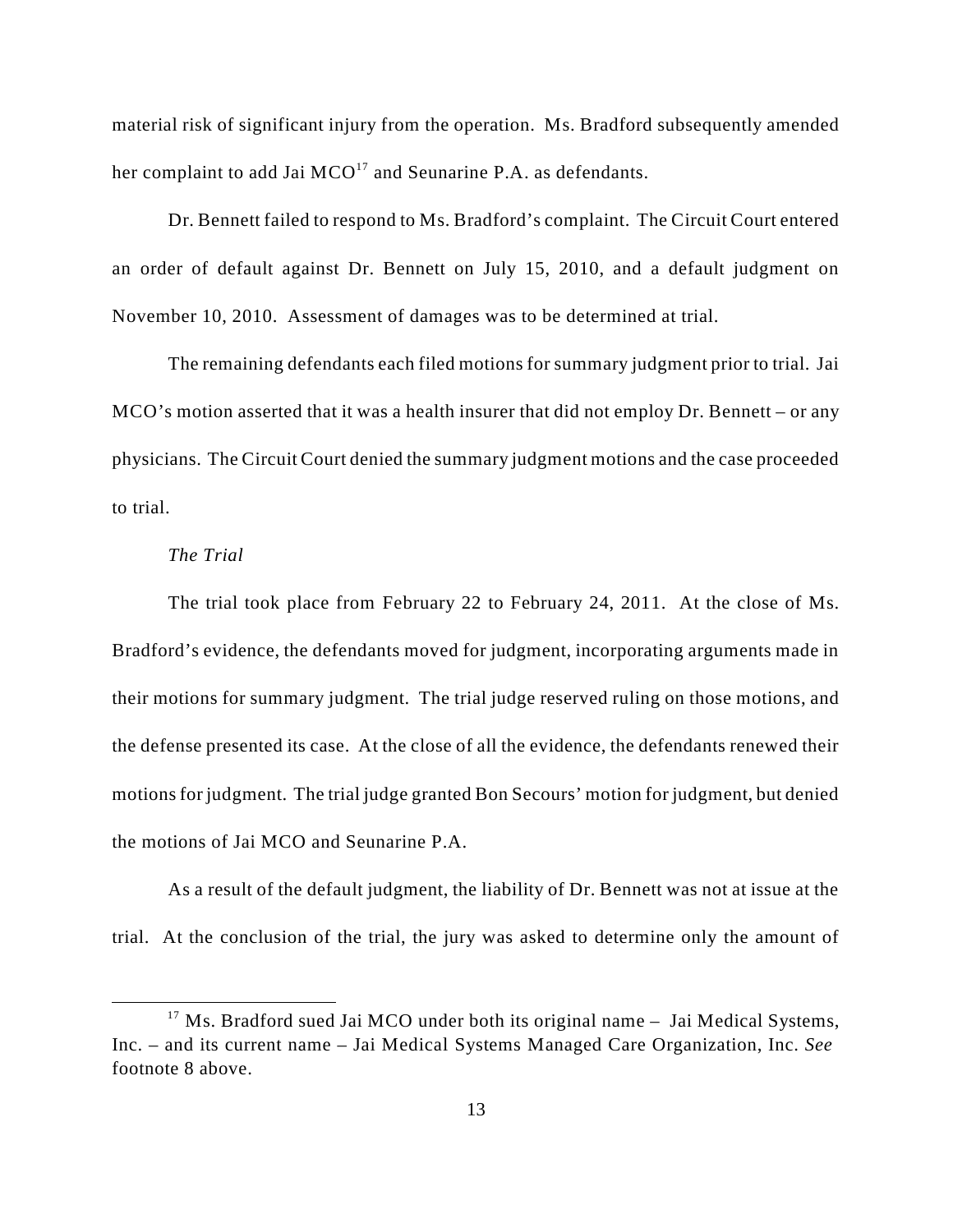damages, and whether Jai MCO and Seunarine P.A. were also liable under the theory that Dr. Bennett was the apparent agent of either or both of those entities.

The jury awarded \$64,000 for economic damages and medical expenses, and \$3,000,000 for non-economic damages. The jury further found that Jai MCO, but not Seunarine P.A., was liable under the theory of apparent agency. The Circuit Court granted a motion for remittitur based on the statutory cap on non-economic damages that reduced the total damages to \$714,000. The court denied Jai MCO's motion for judgment notwithstanding the verdict and for a new trial. Jai MCO appealed.

#### *The Appeal*

The Court of Special Appeals reversed, holding that the Circuit Court should have granted Jai MCO's motion for judgment notwithstanding the verdict. 209 Md. App. 68, 57 A.3d 1068 (2012). Ms. Bradford filed a petition for a writ of certiorari in this Court, which we granted to determine whether an MCO may be held liable for the negligence of a physician in its network under the theory of apparent agency and, if so, whether there was sufficient evidence to support the jury verdict in this case.

#### **Discussion**

Ms. Bradford concedes that Dr. Bennett was not an employee of Jai MCO and that no actual agency relationship existed between Dr. Bennett and Jai MCO. She nevertheless argues that Jai MCO could be found liable for Dr. Bennett's negligence under the theory of apparent agency.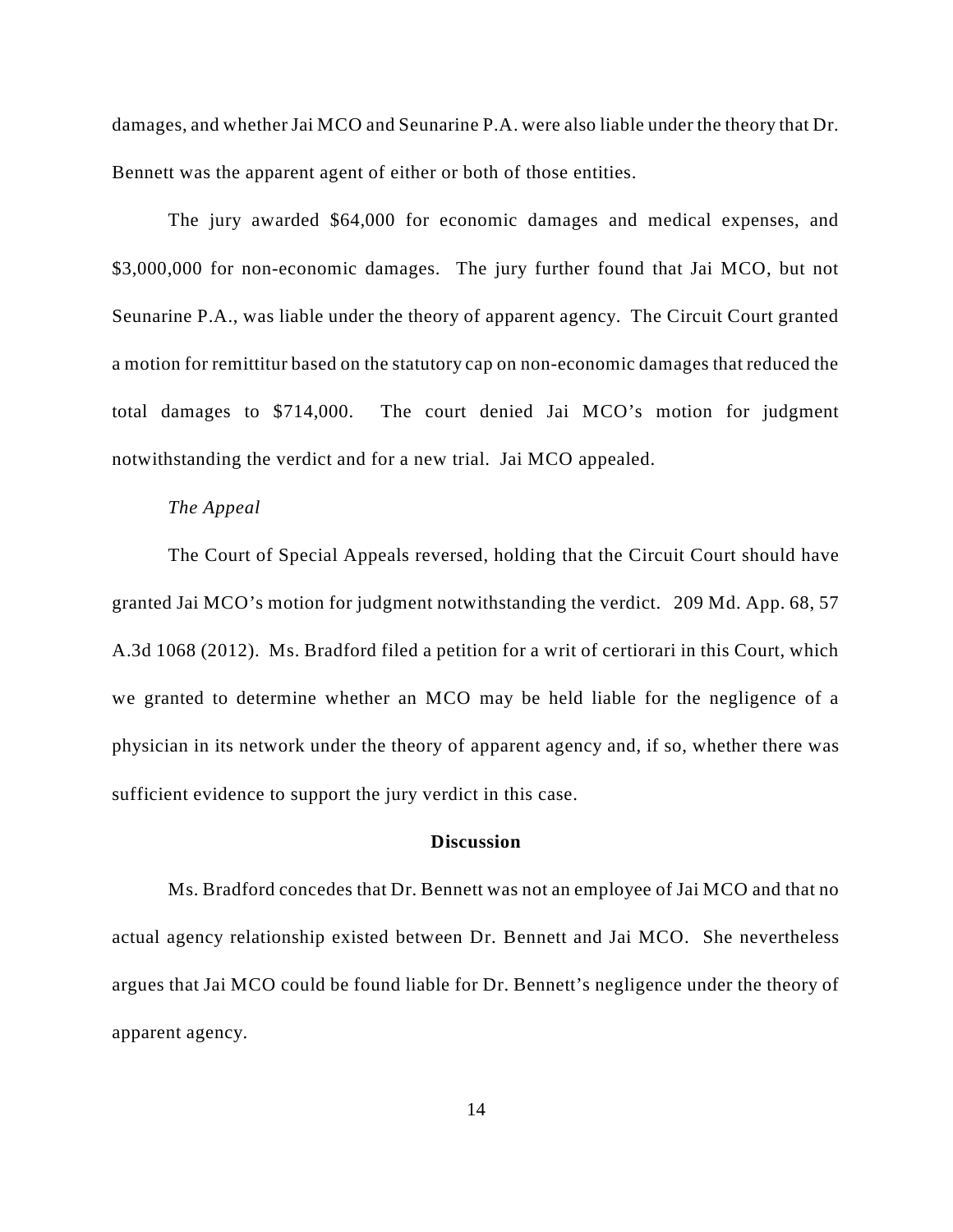#### *Standard of Review*

In reviewing a trial court's denial of a motion for judgment notwithstanding the verdict, an appellate court considers whether there is "any evidence adduced, however slight ... from which reasonable jurors, applying the appropriate standard of proof, could find in favor of the plaintiff on the claims presented." *Exxon Mobil Corp. v. Albright*, 433 Md. 303, 333, 71 A.3d 30 (2013) (citations omitted)*.* In doing so, the court considers "the evidence and the reasonable inferences to be drawn from it in the light most favorable to the nonmoving party." *Id.* Whether a particular theory of liability may apply and the appropriate standard of proof under that theory are necessarily legal questions on which the reviewing court is not required to accord any deference to the trial court.

In this case, the trial court's judgment was based on the jury's conclusion that Dr. Bennett was the apparent agent of Jai MCO. The existence of an agency relationship is ordinarily a question of fact for the jury. But a theory of apparent agency also depends on whether a plaintiff's subjective belief that an agency relationship existed was justifiable or reasonable – in this case, whether a physician in an MCO's network may be the MCO's apparent agent. A threshold legal question is whether the theory of apparent agency can apply in this context. If so, a second legal question is whether, applying the deferential standard of review described above, the facts of this case allow application of that theory to uphold the judgment.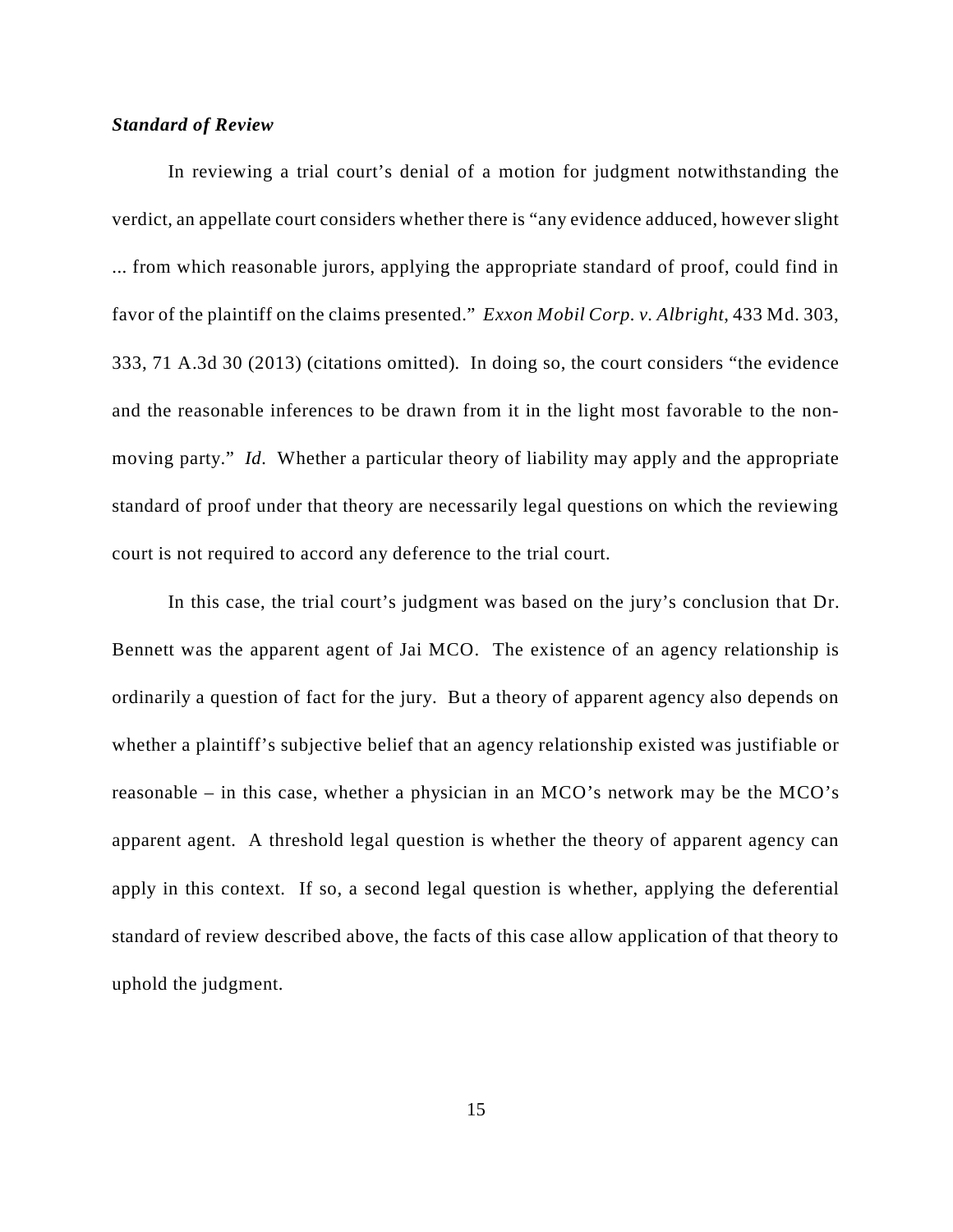## *Whether an MCO may be vicariously liable for the negligence of a network physician under a theory of apparent agency*

As a general rule, one who engages an independent contractor is not vicariously liable for the negligence of the contractor. *Rowley v. Mayor & City Council of Baltimore*, 305 Md. 456, 461-62, 505 A.2d 494 (1986). There are a number of exceptions to this general principle. *Id*. Pertinent to this case, there may be vicarious liability under the theory of apparent agency. *See* Restatement (Second) of Agency §267, *Illustration 4*. Apparent agency is an equitable doctrine, whereby a principal is held responsible for the acts of another because the principal, by its words or conduct, has represented that an agency relationship existed between the apparent principal and its apparent agent.

This Court has applied the theory of apparent agency to uphold a judgment against a hospital for the negligence of an independent-contractor physician with whom it contracted to staff the hospital's emergency room. In *Mehlman v. Powell,* 281 Md. 269, 378 A.2d 1121 (1977), the patient, who was suffering shortness of breath and other discomfort, went to the emergency room of a hospital, where he was treated by a physician who, with other physicians, had contracted to operate the emergency room as independent contractors. The physician misread the patient's electrocardiogram and, as a result, failed to realize that the patient was in imminent danger of heart failure due to a pulmonary embolism. 281 Md. at 271. The patient was sent home and died two days later due to the pulmonary embolism. His survivors sued both the doctor and the hospital for medical malpractice and obtained a judgment against them.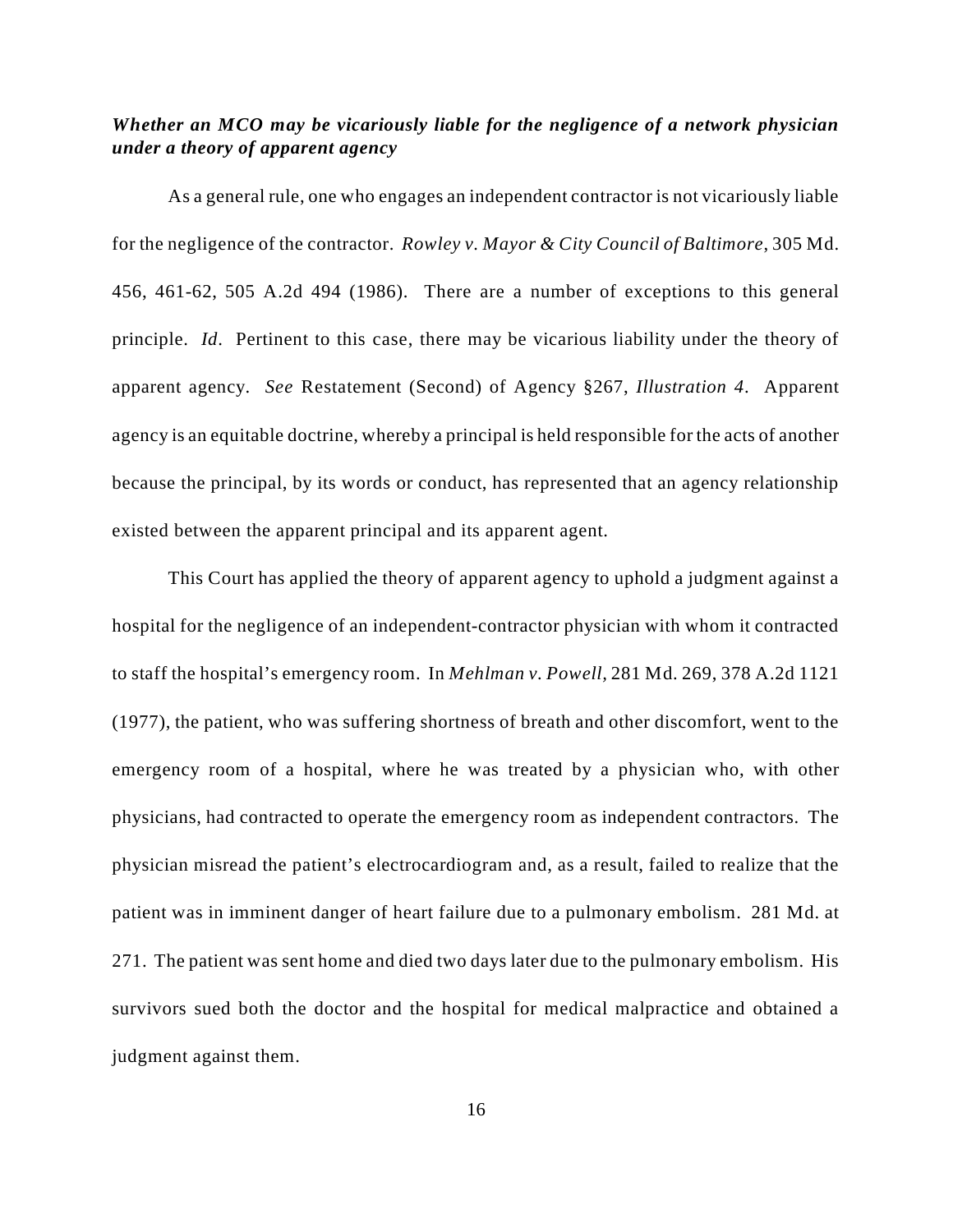On appeal, the hospital argued that it was entitled to a directed verdict because the emergency room was operated by an independent contractor. *Mehlman*, 281 Md. at 272. To determine whether the hospital could be held liable for the malpractice of an independentcontractor physician, the Court applied the concept of apparent agency as described in Restatement (Second) of Agency §267, which states:

> One who represents that another is his servant or other agent and thereby causes a third person justifiably to rely upon the care or skill of such apparent agent is subject to liability to the third person for harm caused by the lack of care or skill of the one appearing to be a servant or other agent as if he were such.

281 Md. at 273.<sup>18</sup> The Court concluded that the hospital could be found liable on the facts of the case before it. The physical proximity of the emergency room to the hospital and the absence of any signs indicating that the emergency room was not part of the hospital were sufficient to constitute a representation by the hospital that it employed the negligent physician. The Court held that a jury could conclude that a patient's belief that the physician was an employee of the hospital was reasonable: "all ordinary expectations would be that the Hospital emergency room, physically a part of the Hospital, was in fact an integral part of the institution. It is not to be expected, and nothing put [the decedent] on notice, that the various procedures and departments of a complex, modern hospital … are in fact franchised out to various independent contractors." *Id*. at 274.

<sup>&</sup>lt;sup>18</sup> As the Court in *Mehlman* noted, a previous decision had endorsed  $§267$  as an accurate statement of the doctrine of apparent agency under Maryland law. *See B.P. Oil Corp. v. Mabe*, 279 Md. 632, 643, 370 A.2d 554 (1977).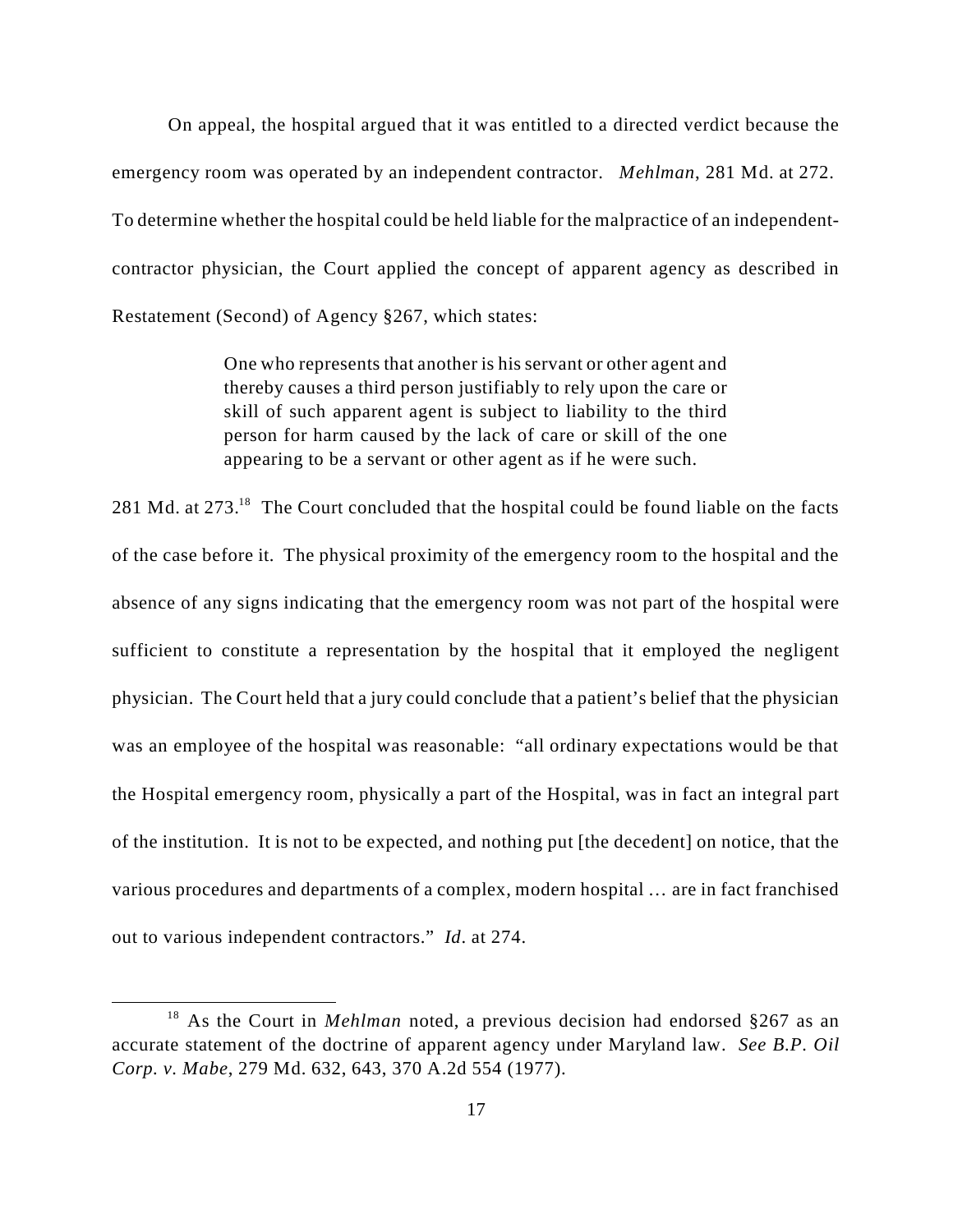In subsequent cases, appellate courts in Maryland have relied on the discussion of apparent agency in *Mehlman* to assess the potential liability of hospitals for the negligence of independent-contractor physicians. *See, e.g., Debbas v. Nelson*, 389 Md. 364, 385-86, 885 A.2d 802 (2005) (whether hospital was vicariously liable for negligence of physicians under theory of apparent authority was question for jury to resolve due to dispute of material facts); *Hunt v. Mercy Medical Center*, 121 Md. App. 516, 547-48, 710 A.2d 362 (1998) (same); *cf. Hetrick v. Weimer,* 67 Md. App. 522, 532-35, 508 A.2d 522 (1986) (affirming the trial court's grant of motion for directed verdict on the basis that there was insufficient evidence to allow the jury to consider the hospital's liability under the theory of apparent agency).

As applied by Maryland courts, the doctrine of apparent agency can be expressed in three elements:

- 1. Did the apparent principal create, or acquiesce in, the appearance that an agency relationship existed?
- 2. Did the plaintiff believe that an agency relationship existed and rely on that belief in seeking the services of the apparent agent?
- 3. Were the plaintiff's belief and reliance reasonable?

*See Chevron U.S.A., Inc. v. Lesch*, 319 Md. 25, 34-35, 570 A.2d 840 (1990); *see also Klein v. Weiss*, 284 Md. 36, 61, 395 A.2d 126 (1978) ("Apparent authority results from certain acts or manifestations by the alleged principal to a third party leading the third party to believe that an agent had authority to act."); *Parker v. Junior Press Printing Services, Inc.,* 266 Md. 721, 727-28, 296 A.2d 377 (1972) ("Succinctly stated, apparent authority to do an act is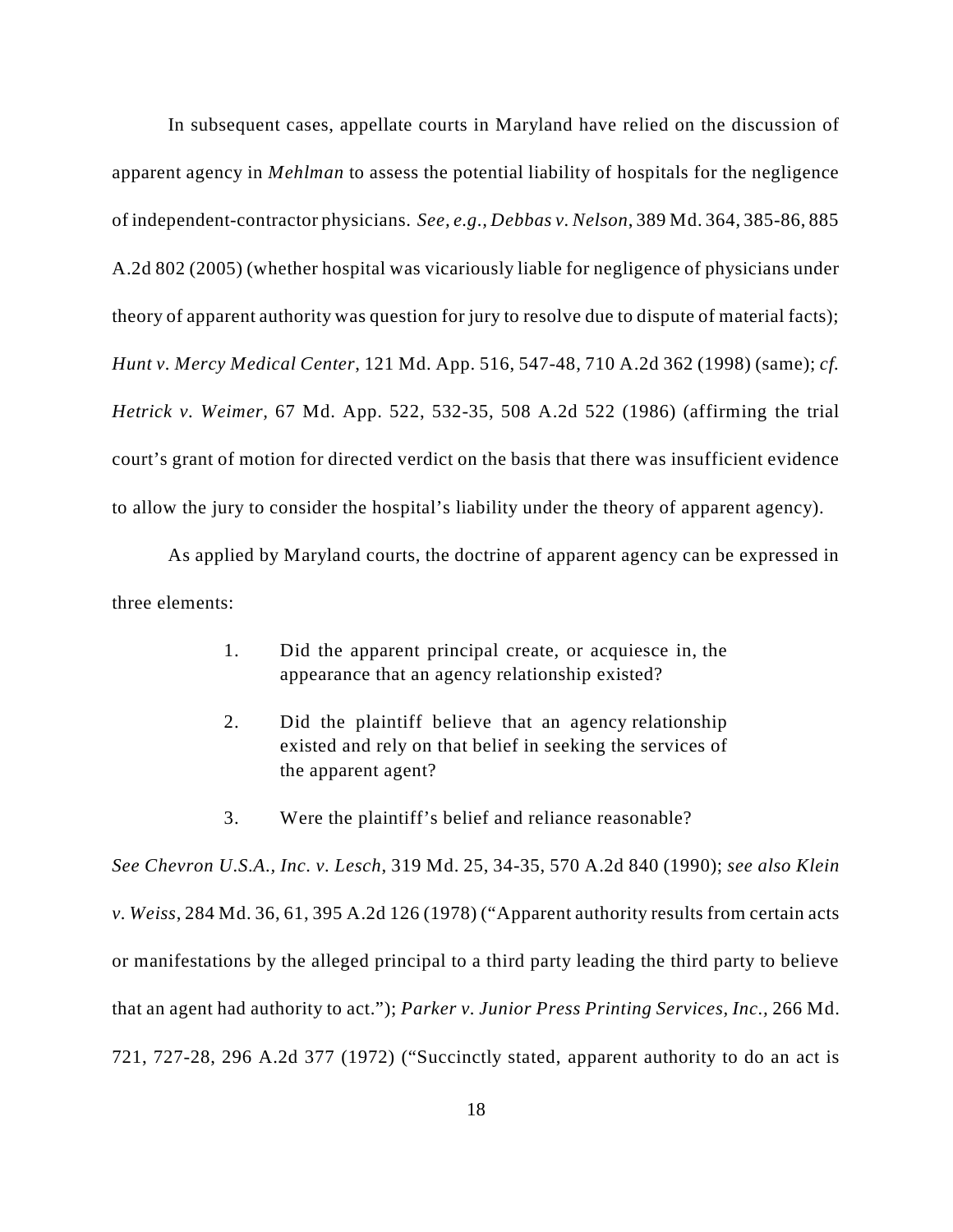created as to a third person by written or spoken words or any other conduct of the principal which, reasonably interpreted, causes the third person to believe that the principal consents to have the act done on his behalf by the person purporting to act for him.").

As is evident, the doctrine of apparent agency has both subjective and objective elements: a plaintiff must show that the plaintiff subjectively believed that an employment or agency relationship existed between the apparent principal and the apparent agent, and that the plaintiff relied on that belief in seeking medical care from the apparent agent. But the plaintiff must also show that the apparent principal created or contributed to the appearance of the agency relationship and that the plaintiff's subjective belief was "justifiable" or "reasonable" under the circumstances – an objective test. *See Reserve Ins. Co. v. Duckett*, 240 Md. 591, 600-1, 214 A.2d 754 (1965) ("It must be reasonable for the third person dealing with the alleged agent to believe that the agent has authority to act."); *Chevron,* 319 Md. at 35 (explaining that, in order to recover under the theory of apparent agency, the plaintiffs must show that their belief "was objectively reasonable under all of the circumstances"); *Progressive Cas. Ins. Co. v. Ehrhardt*, 69 Md. App. 431, 440-41, 518 A.2d 151 (1986) ("Under this doctrine [of apparent agency], the crucial factor is reasonable reliance by a third party on the principal's conduct.").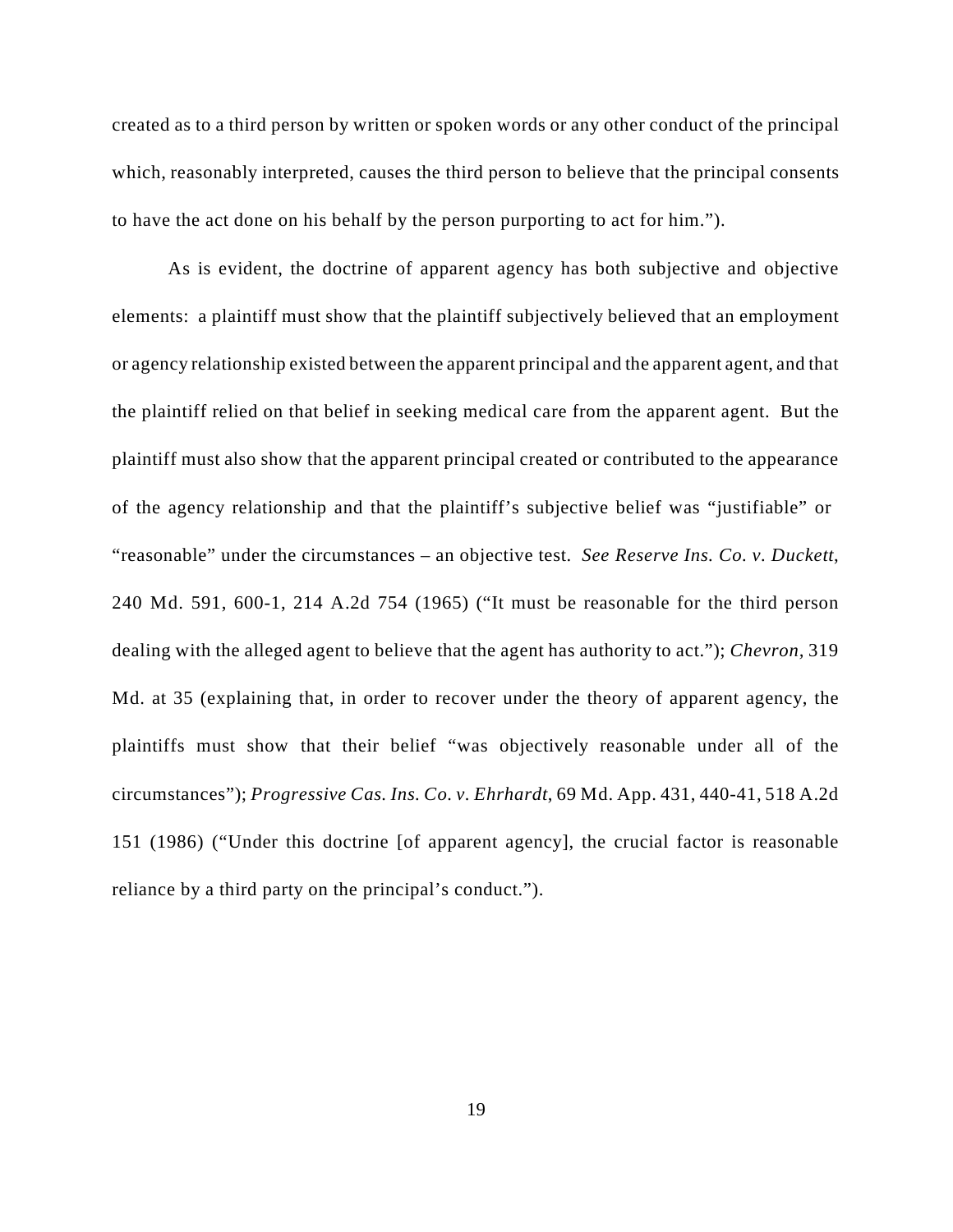As outlined above, MCOs come in many flavors. Some are HMOs that may actually employ the physicians who serve their members.<sup>19</sup> Even if an MCO does not itself employ physicians, it is conceivable that – like the hospital in *Mehlman* – it may identify a physician who serves its members in a way that leads a member to believe, reasonably albeit incorrectly, that the physician is an employee of the MCO. Thus, in our view, there is no reason to preclude application of the theory of apparent agency in the context of an MCO and a network physician.<sup>20</sup>

#### *Whether Jai MCO may be found vicariously liable in this case*

The question in this case is whether a jury could reasonably conclude that the criteria of the Restatement §267 for apparent agency were satisfied – that Jai MCO made representations that suggested that Dr. Bennett was its agent, that Ms. Bradford subjectively believed that Dr. Bennett was Jai MCO's agent and relied on that belief in seeking services from him, and that her belief was reasonable under the circumstances. One of these criteria is subjective, the other are two objective. We begin with the subjective element.

 $19$  In a case against a physician of such an MCO, a plaintiff presumably would not rely on a theory of *apparent* agency as the physician would be an actual agent of the MCO.

 $20$  Courts in several other jurisdictions have held that an MCO may be held liable for the negligence of an independent-contractor physician under the theory of apparent agency, sometimes referred to as ostensible agency or agency by estoppel. *See Petrovich v. Share Health Plan of Illinois, Inc.*, 719 N.E.2d 756, 766 (Ill. 1999) (HMO may be liable for network physician malpractice if it "holds itself out as the provider of health care" and a member justifiably relies on that representation); *Ramos v. Preferred Medical Plan, Inc.,* 842 So.2d 1006, 1008 (Fl. App. 2003) (same); *Boyd v. Albert Einstein Medical Center*, 547 A.2d 1229, 1231-32, 1234 (Pa. Super. 1988) (same).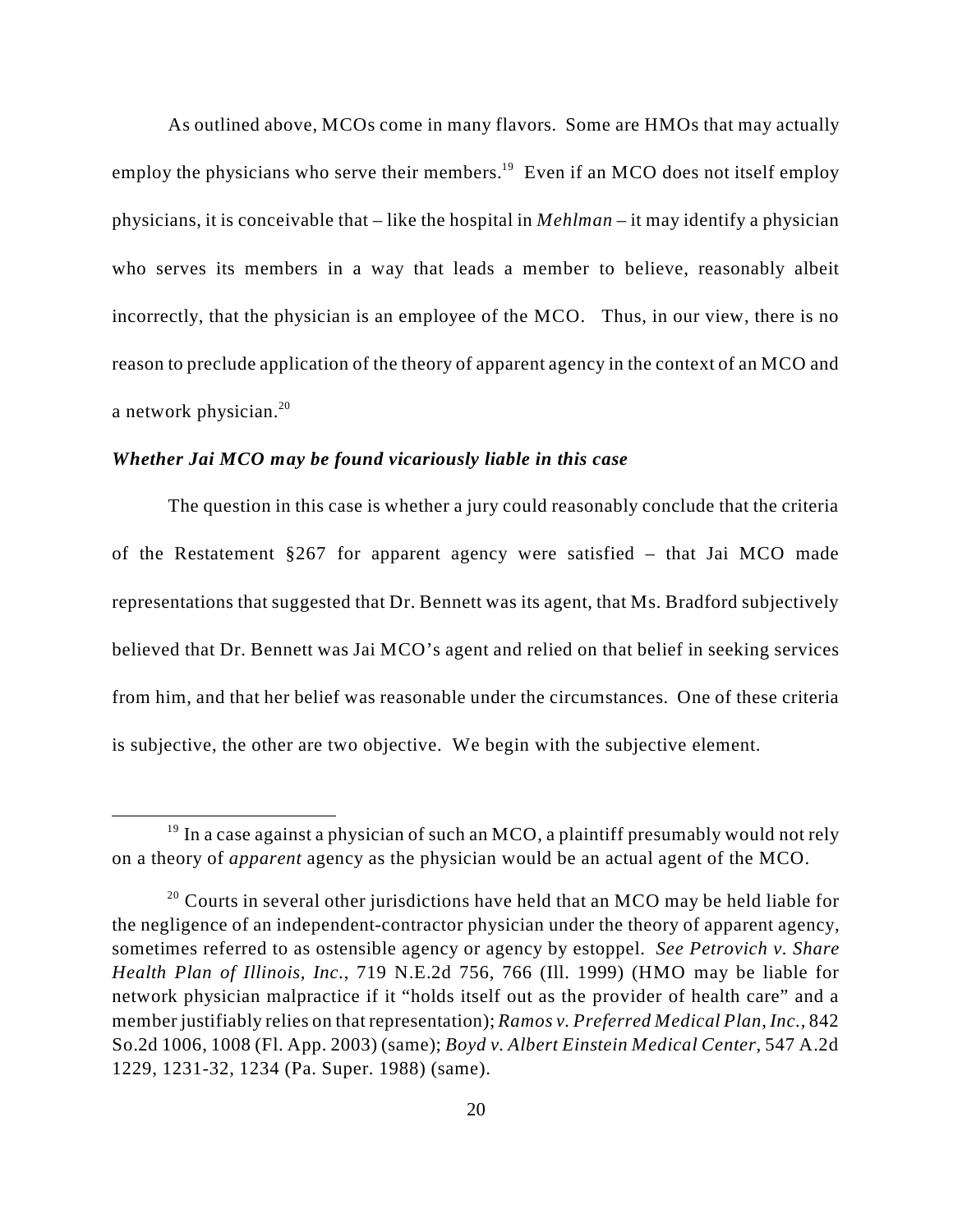#### *Ms. Bradford's Subjective Belief*

Ms. Bradford testified that she believed that Dr. Bennett was an employee of Jai MCO for two reasons – first, she had previously seen him at Eutaw Medical Center, one of the medical centers operated by Seunarine P.A., and second, she believed that Jai MCO employed the physicians, including Dr. Bennett, who accepted her Jai MCO card – *i.e*., who were in Jai MCO's network. Although Jai MCO introduced evidence suggesting that her sighting of Dr. Bennett at the Eutaw Medical Center was inaccurate, a jury could accept her version and reasonably conclude that Ms. Bradford believed that Dr. Bennett was an employee of Jai MCO and relied on that belief in seeking treatment. Thus, she presented sufficient evidence to satisfy the subjective element of apparent agency under the Restatement §267. Linking that belief to representations made or adopted by Jai MCO, however, is another matter.

#### *Jai MCO's Representations Concerning its Relationship with Dr. Bennett*

The only representations by Jai MCO concerning its relationship with Dr. Bennett that appear in the record are the listing of Dr. Bennett in the provider directory, the referral forms that permitted Ms. Bradford to see Dr. Bennett through Jai MCO under the Medicaid program, and some general passages concerning providers in the member handbook.

As indicated above, the provider directory lists nearly 4,000 specialty providers, many associated with Johns Hopkins Hospital and other institutions throughout the Baltimore metropolitan area, as part of Jai MCO's network and also lists various hospitals, pharmacies,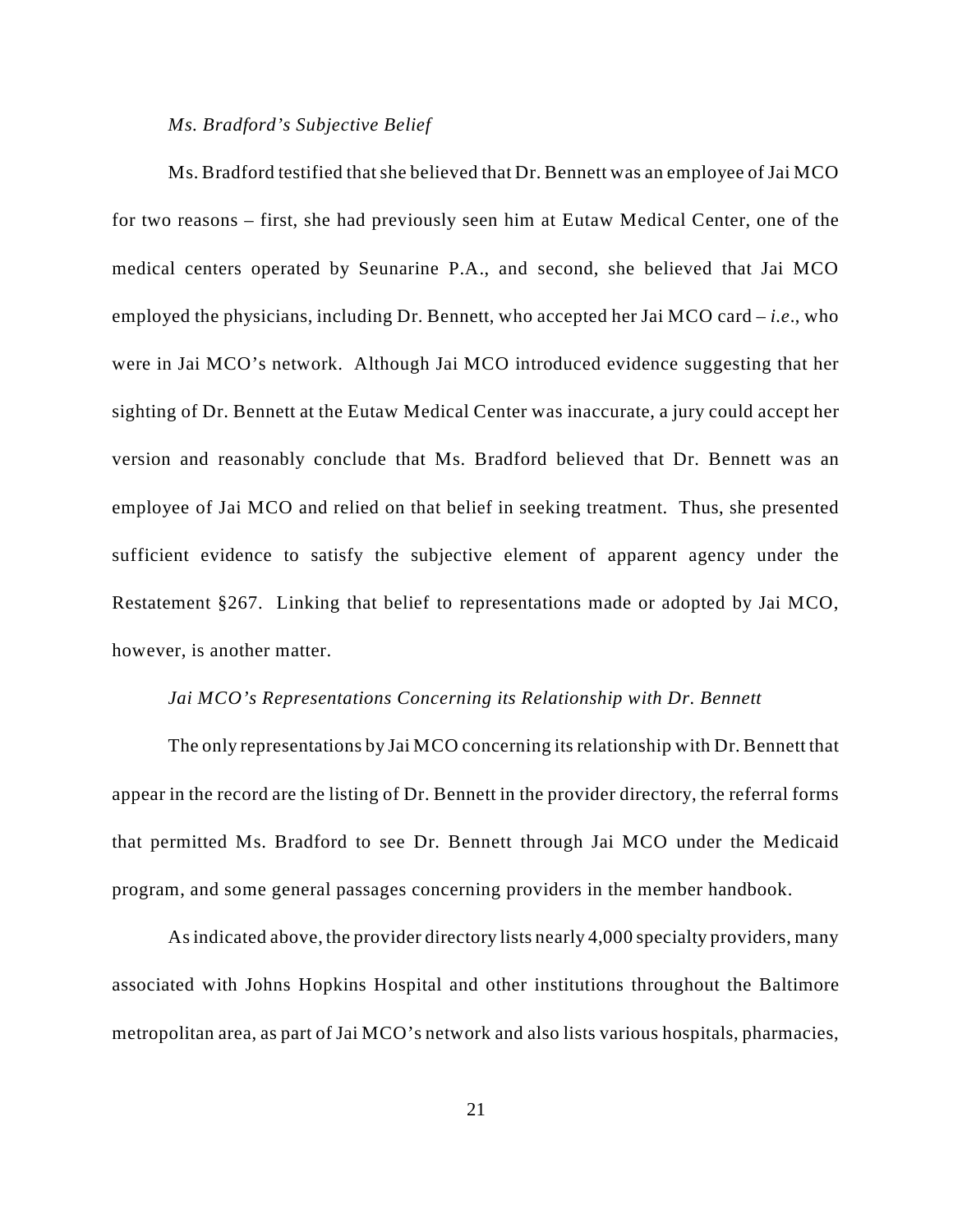and other entities as participating in Jai MCO's network. It does not identify any of these providers as an agent or employee of Jai MCO.

The referral forms simply document the specific referrals Ms. Bradford requested for Dr. Bennett and contain general instructions for specialists about how to bill Jai MCO for services provided to its members. These forms hardly suggest that a specialist is an employee of the MCO, do not specifically identify Dr. Bennett as an agent or employee of Jai MCO and, in any event, were created *after* Ms. Bradford asked for a referral to him.

The passages highlighted by Ms. Bradford's counsel in the member handbook  $21$  are general in nature, say nothing about Dr. Bennett or any other specific provider, and do not assert an employment or agency relationship between Jai MCO and network providers. Ms. Bradford's counsel focuses on a passage in the member handbook about referrals that mentions specialists who "belong" to Jai MCO's network.<sup>22</sup> Of course, one may "belong" to many entities or institutions without being an employee or agent of any.

## *The Reasonableness of Ms. Bradford's Belief*

Finally, we turn to the question whether Ms. Bradford's belief that Dr. Bennett worked for Jai MCO could be found to be justifiable or reasonable. We conclude that a jury could not reasonably make such a finding.

 $21$  See footnotes 10-11 above.

 $22$  This particular language was taken verbatim from the template produced by DHMH for MCOs in the Medicaid program. See pp. 7-8 above.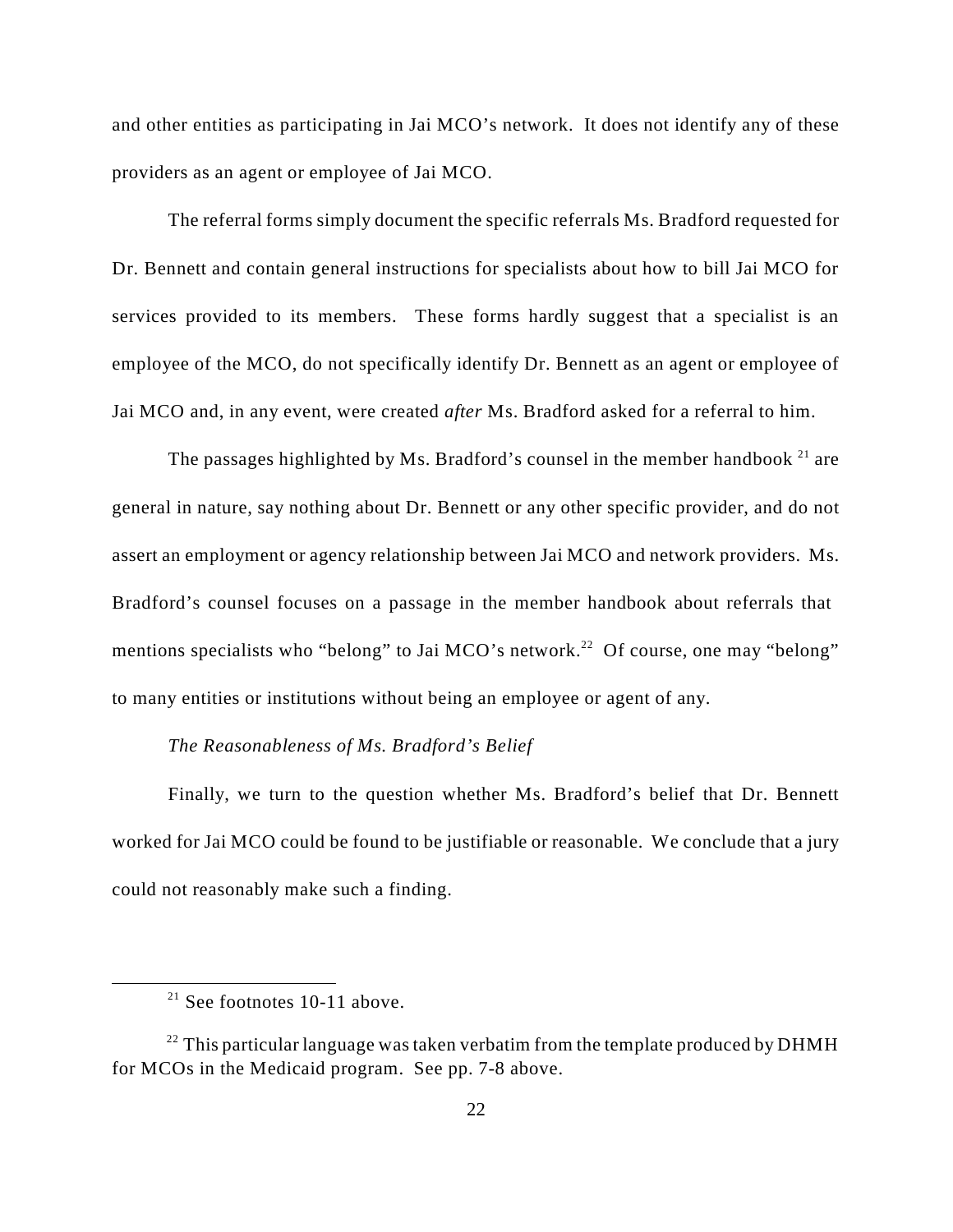The member handbook, provider directory, and referral forms, considered individually or collectively, do not provide a basis for inferring that Dr. Bennett was the agent of Jai MCO. The provider directory itself effectively relieves any reader of the notion that all network participants are employees of Jai MCO. The list of network participants encompasses nearly 4,000 providers listed at various private addresses and at hospitals such as Maryland General Hospital, Bayview Medical Center, and Johns Hopkins Hospital. The sheer number of physicians, the range of hospitals, medical centers and private offices, and the inclusion of entities such as Walmart, Giant Food, and Rite Aid on the list of network providers would preclude any reasonable belief of agency based on those documents. In any event, there is no evidence that Ms. Bradford relied on those documents in concluding that Dr. Bennett was employed by Jai MCO.

Nor could Ms. Bradford's one-time sighting of Dr. Bennett at Eutaw Medical Center, one of several medical centers operated by Seunarine P.A., justify a belief that Dr. Bennett was an employee of Jai MCO. Even if the sighting is considered in light of possible confusion about the meaning of statements in the member handbook – for example, that Jai MCO provides "health care benefits" and that members will be referred only to specialists who "belong" to Jai MCO – it provides no basis for concluding that Dr. Bennett was an employee of Jai MCO.

Finally, the circumstances of Dr. Bennett's treatment of Ms. Bradford – which did not involve representations by Jai MCO – did not suggest that the MCO had an agency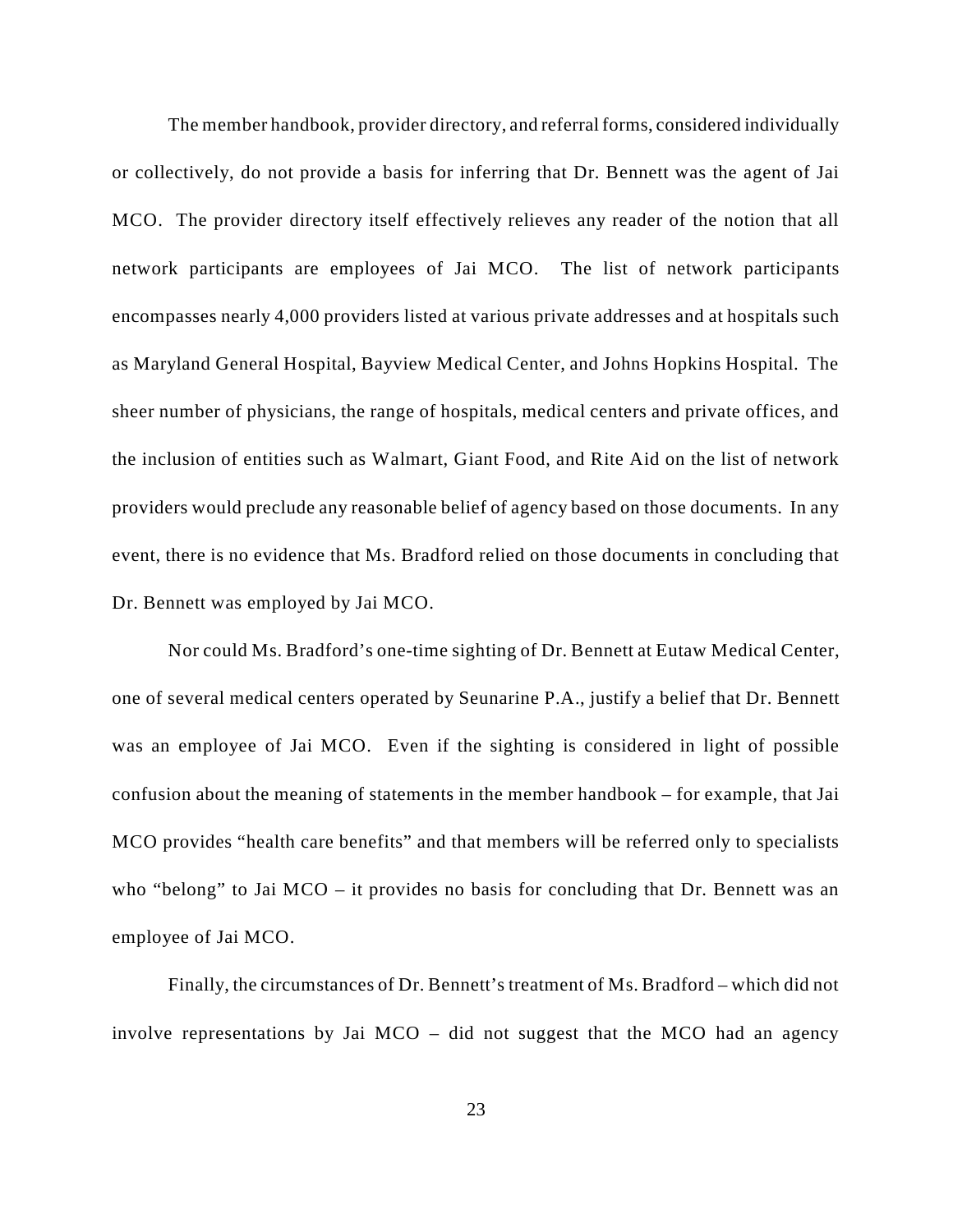relationship with the podiatrist. The initial examination of Ms. Bradford's foot and the postsurgery follow-up visits took place at Dr. Bennett's private office at Penn North Foot Care.<sup>23</sup> The surgery was performed at Bon Secours Hospital, which is not part of Jai MCO's network. These circumstances contrast with those in *Mehlman* where the physical proximity of the emergency room to the hospital and the lack of any signs indicating that the emergency room was separate from the hospital created an "expectation" that the emergency room was part of the hospital and that the emergency room physicians were hospital employees.

#### *Summary*

Regardless of whether Ms. Bradford subjectively believed that Dr. Bennett was an employee of Jai MCO and relied on that belief in seeking medical care from Dr. Bennett, we hold that there was insufficient evidence to create a question for the jury because Ms. Bradford's reliance was not justifiable given the actual representations made by Jai MCO concerning its relationship with Dr. Bennett and the other circumstances of this case. We therefore affirm the holding of the Court of Special Appeals that reversed the Circuit Court's denial of Jai MCO's motion for judgment notwithstanding the verdict.

 $^{23}$  Had Dr. Bennett maintained his office and treated Ms. Bradford at one of the Jai Medical Centers, our conclusion might well be different. As indicated earlier, Jai MCO operates and advertises itself under the name "Jai Medical Systems" and has its administrative office with overlapping staff at a "Jai Medical Center" operated by Seunarine P.A. While Jai MCO and Seunarine P.A. are distinct legal entities, their common management and location and use of very similar names could appear to indicate an agency relationship between the MCO and the physicians of the professional association, perhaps as strong as the apparent agency relationship between the hospital and emergency room staff in *Mehlman.*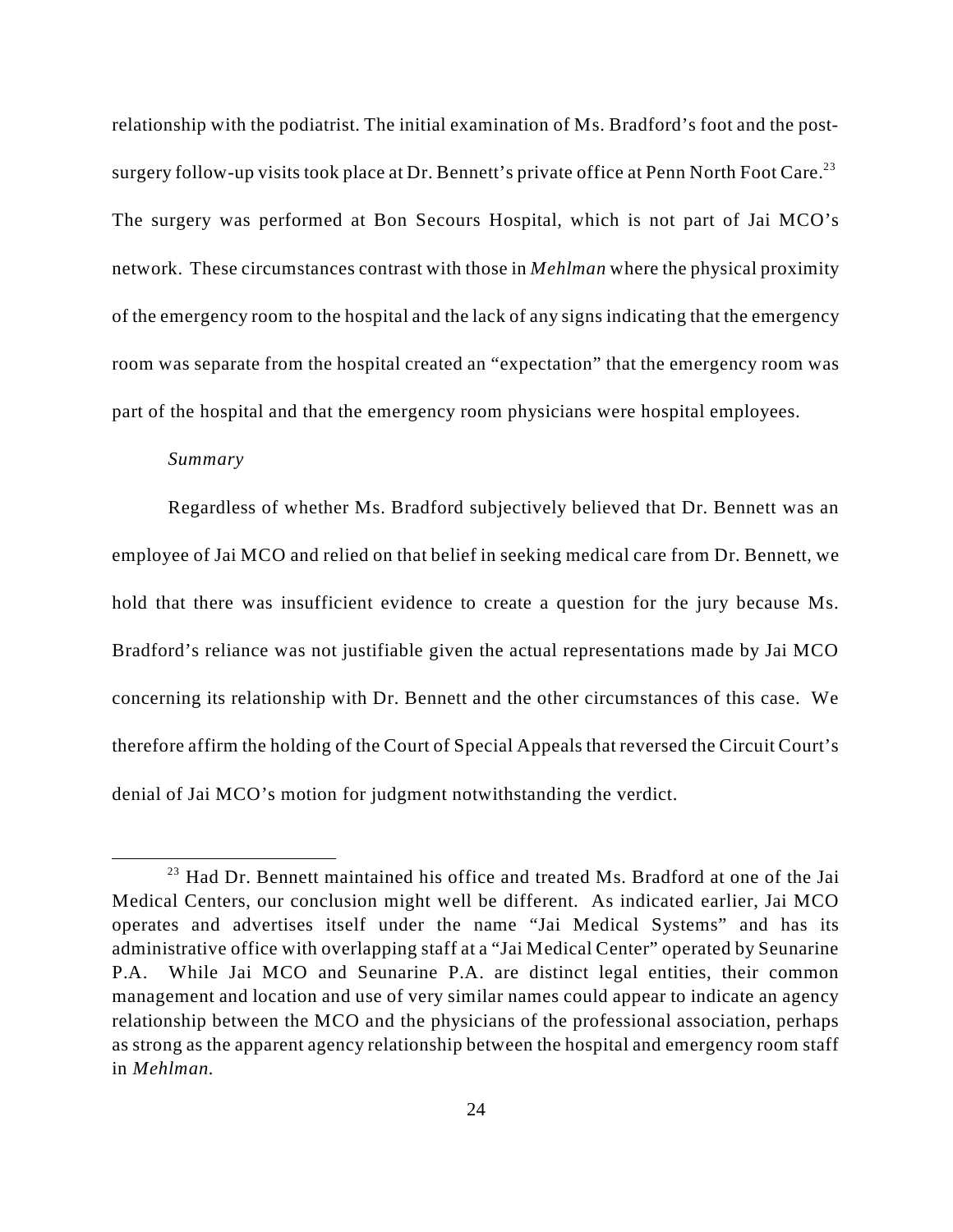We differ from the intermediate appellate court in a key respect. The Court of Special Appeals relied in part on a "common knowledge" test in concluding that Ms. Bradford's belief that Dr. Bennett was an employee of Jai MCO was not objectively reasonable.<sup>24</sup> The court identified two "commonly known" facts: (1) MCOs are the "equivalent of insurance providers" and (2) MCOs are not providers of medical services. 209 Md. App. at 81. Because that "common knowledge" contradicted Ms. Bradford's belief, the court concluded that her belief was unreasonable.

We hesitate to rely on a "common knowledge" theory in this case for several reasons. While MCOs are similar to traditional fee-for-service insurers in that they finance health care services, they are quite diverse and can differ from traditional insurers in several ways, including their relationship with the physicians who serve their members. Indeed, some MCOs – staff-model HMOs – hire salaried physicians to provide health care to their

 $24$  This Court developed the "common knowledge" test to assess a claim of apparent agency in the context of the franchisor's liability for the negligence of its franchisee. In *B.P. Oil Corp. v. Mabe*, 279 Md. 632, 634, 370 A.2d 554 (1977), the plaintiff sought to hold an oil company (the franchisor) liable for an injury the plaintiff suffered as a result of the negligence of an employee of a service station (the franchisee). In that case, the service station employee put gasoline rather than water in the radiator of the plaintiff's vehicle, resulting in an explosion. The Court held that the plaintiff's belief that the station was owned and controlled by the oil company was not justifiable despite the fact that the oil company's insignia appeared on the service station's sign and gas pumps because "[i]t is a matter of common knowledge that these trademark signs are displayed throughout the country by independent dealers." 279 Md. at 646. *See also Chevron*, 319 Md. at 36-38 (holding that the franchisor oil company was not liable for the negligence of the franchisee service station because it is "common knowledge" that signs and emblems displayed by independent gasoline dealers represent "no more than notice to the motorist that a given company's products are being marketed at the station" and that major oil companies accept credit card purchases of virtually anything sold by a service station).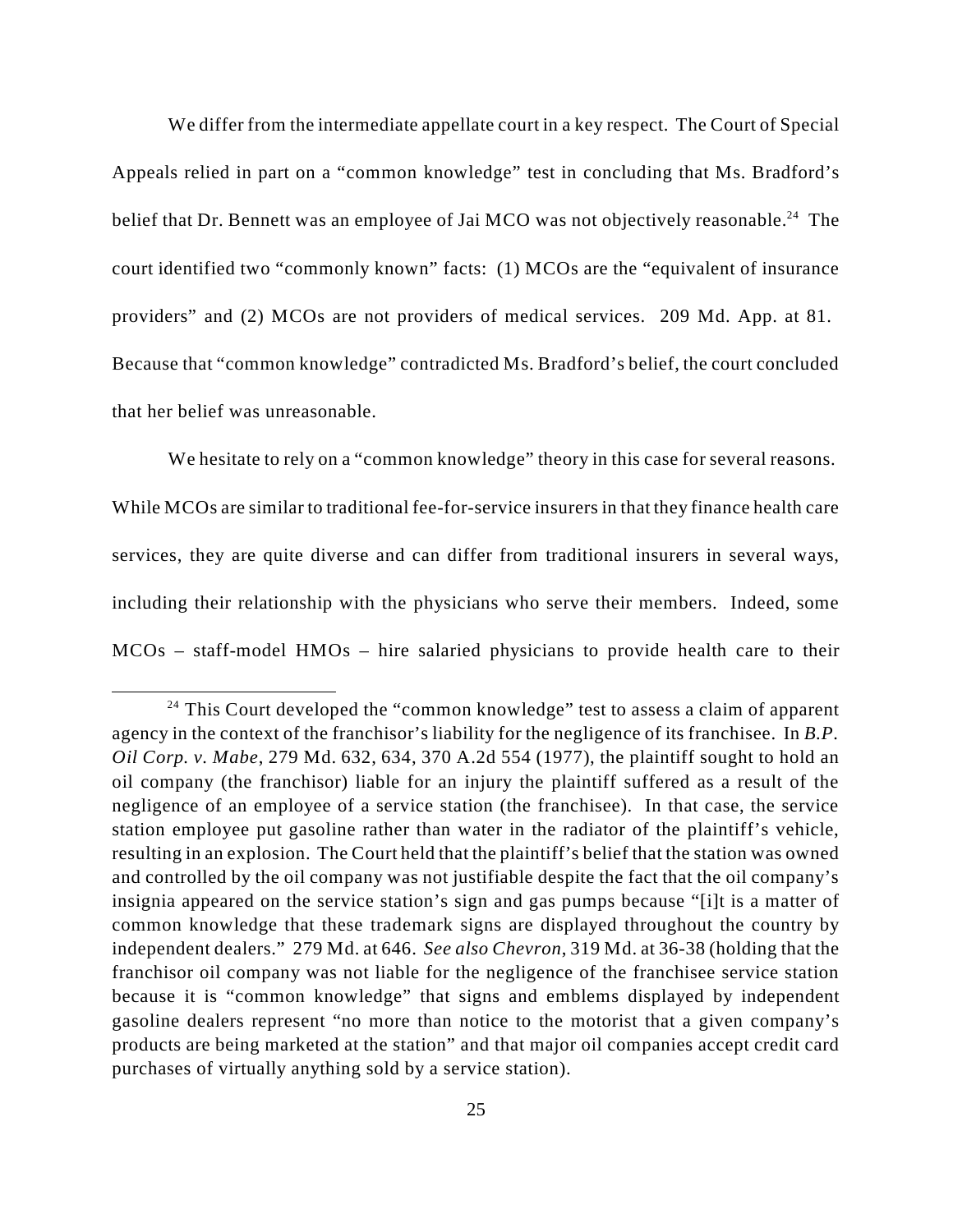members. It is true that Jai MCO is not a staff-model HMO, but that is a distinct proposition from the notion that it is "common knowledge" that MCOs do not employ physicians. Finally, we observe that, when a court makes reference to "common knowledge" in this context, it is essentially taking judicial notice of decisive facts without supporting its conclusion in the evidentiary record or by reference to any authoritative source.<sup>25</sup> Cf. Maryland Rule 5-201(b) (facts subject to judicial notice). We should do so only when the "common knowledge" is so well accepted that there is no possibility that a person of ordinary intelligence and education would come to a different conclusion. In this regard, it is not clear that the details of health care finance are "common knowledge" even to well educated members of our society.<sup>26</sup>

### **Conclusion**

What happened to Ms. Bradford – the botched operation and the resulting partial amputation of her foot and scarring of her  $leg - is \text{ tragic}$ . The question in this case was whether the MCO that financed that operation on her behalf should be held liable for the

 $25$  The application of the "common knowledge" test in the franchisor-franchisee context has been criticized on the ground that courts use it to decide cases on the basis of "common knowledge" that is not supported by evidence or subject to adversary testing. R. Emerson, *Franchisors' Liability When Franchisees Are Apparent Agents: An Empirical and Policy Analysis of "Common Knowledge" About Franchising*, 20 Hofstra L. Rev. 609, 646- 51 (1992).

 $26$  Recent studies suggest that health care finance is not a matter of common knowledge. *See* G. Loewenstein, *et al.*, *Consumers' Misunderstanding of Health Insurance*, 32 Journal of Health Economics 850-62 (June 2013); B. Japsen, *Americans Don't Understand Insurance, Let Alone Obamacare, Research Shows*, Forbes (Aug. 10, 2013) http://www.forbes.com/sites/brucejapsen/2013/08/10/americans-don't-understand-insurancelet-alone-obamacare-study-shows/.